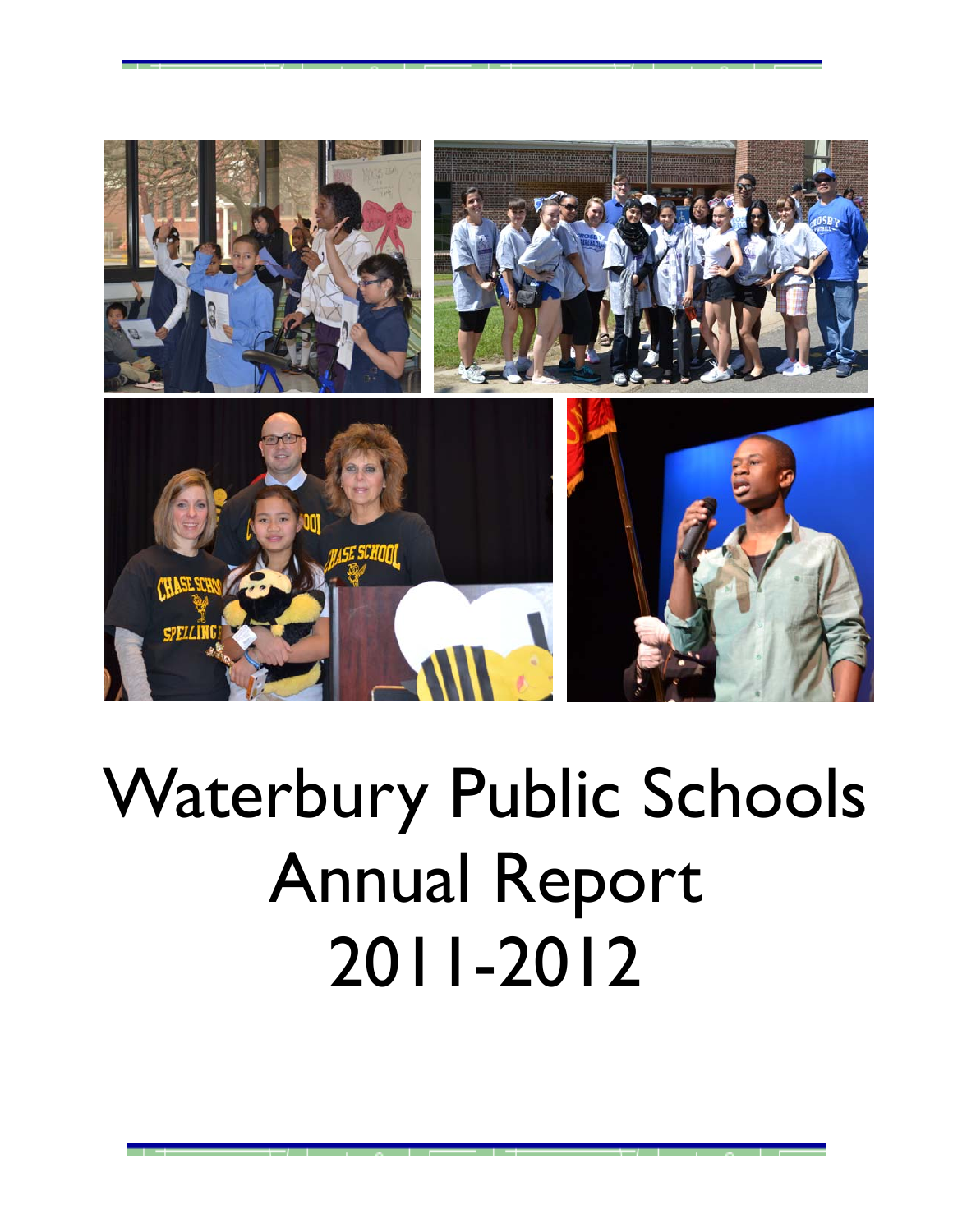## **Waterbury Public Schools Annual Report 2011-2012**

**Respectfully Submitted, Dr. Kathleen M. Ouellette Superintendent of Schools** 

## **Table of Contents**

| Message from the Superintendent                                                                              | page 2  |
|--------------------------------------------------------------------------------------------------------------|---------|
| Central Office Staff                                                                                         | page 4  |
| <b>School Principals</b>                                                                                     | page 5  |
| Vision                                                                                                       | page 6  |
| District Improvement Plan                                                                                    | page 7  |
| Moving Forward For Student Success                                                                           | page 8  |
| <b>Improving Student Achievement</b>                                                                         | page 9  |
| CMT / CAPT Results (released July 2012)                                                                      | page 11 |
| <b>School Construction</b>                                                                                   | page 12 |
| School Maintenance / Operations                                                                              | page 13 |
| Finance / Budget                                                                                             | page 14 |
| Hiring / Personnel                                                                                           | page 15 |
| School and Staff Awards and Honors                                                                           | page 16 |
| Student Awards and Achievement and Other Highlights                                                          | page 18 |
| Superintendent's Student Recognition Award Winners                                                           | page 20 |
| Graduation Information                                                                                       | page 21 |
| <b>Individual Reports Filed By Supervisors, Principals</b><br>Annual Reports filed by Education Departments: |         |
|                                                                                                              |         |

| Allingal Reports fried by Equication Departments.   |          |
|-----------------------------------------------------|----------|
| Curriculum / Subject Areas                          | page 22  |
| Special Education                                   | page 45  |
| <b>Other Education Departments</b>                  | page 57  |
| Annual Reports Filed by Schools:                    |          |
| <b>Elementary Schools</b>                           | page 72  |
| Middle Schools, Waterbury Arts Magnet, High Schools | page 106 |
| <b>Alternative Education Programs</b>               | page 121 |
| <b>Adult Education</b>                              | page 125 |
| Glossary of Education Terms                         | page 129 |
|                                                     |          |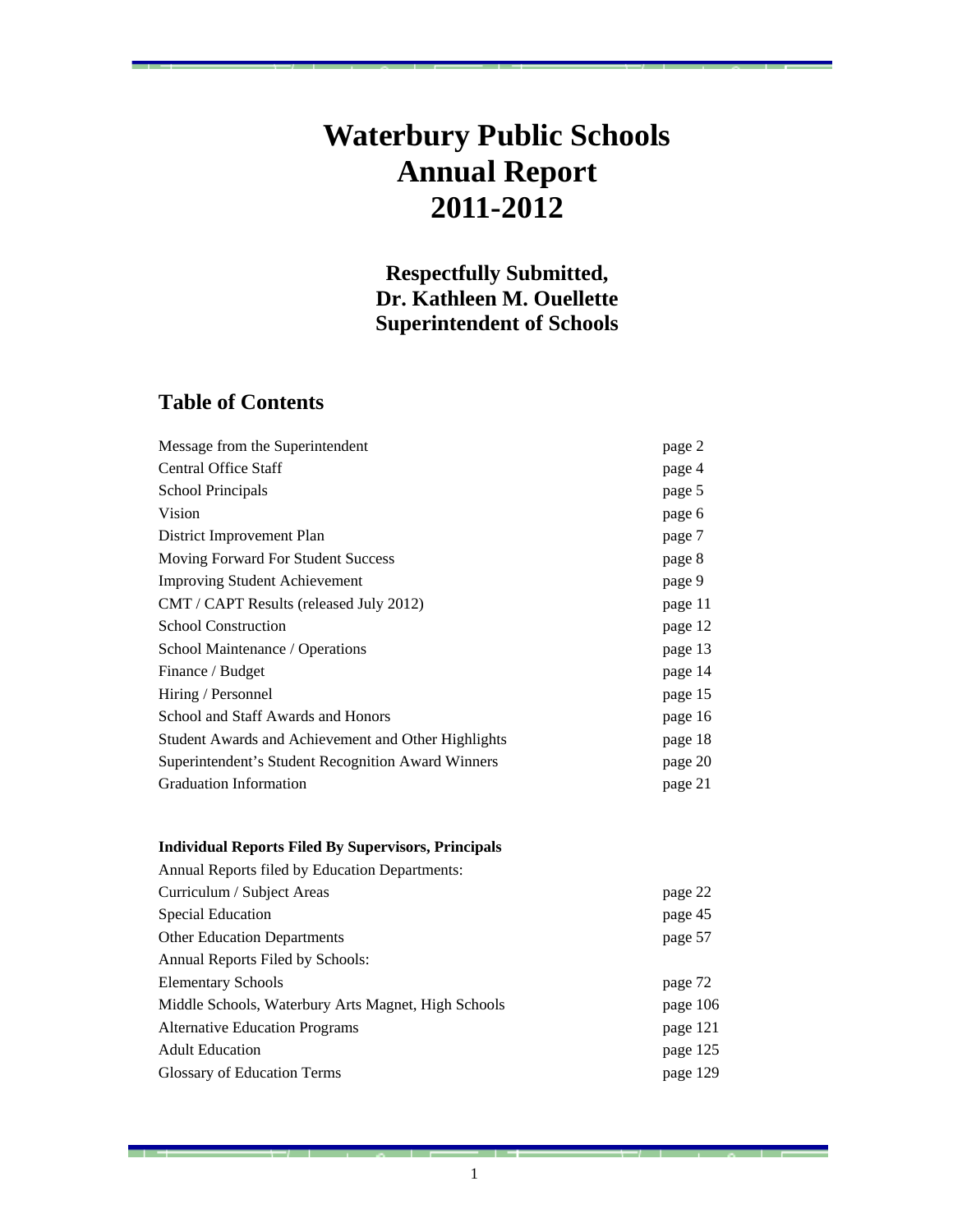

## *A Message From The Superintendent*

This Annual Report Summary presents highlights of the budget and the many issues facing our school district. It serves to provide citizens with critical updates related to the adopted Board of Education FY2011-2012 budget.

The recommended FY2011-2012 budget submitted to the Board of Aldermen indicated that approximately 2.9 percent increase over the FY2010-2011 budget would be required to maintain current programming and level of services for Waterbury Public Schools. The final FY2011-2012 Board of Education's appropriation was a recommended budget based on the Board of Aldermen's appropriation of a 0% increase over the prior year's budget.

Based on current revenue projections from state and federal sources, the Board of Education prioritized expenditures. Those assigned the highest priority were included in the FY11-12 budget. The availability of approximately \$3.4 million of an Education Jobs Fund grant allowed stabilized educational services for the year.

In addition, the FY2011-2012 budget posed challenges due to the elimination of the American Recovery and Reinvestment funds (ARRA). A number of positions funded through the Individuals with Disabilities Education Act (IDEA) and Title I ARRA grants had to be funded in the FY2011-12 budget or converted to the Education Jobs Funds. These positions were in place to provide intensive direct instruction to students in an effort to close the achievement gap in the Waterbury schools. Our school district will continue to take drastic measures to maintain level funding and keep increases to a mere minimum.

Waterbury applies for and receives two types of grant funding: competitive and non-competitive/entitlement funding. Funding amounts for both types are awarded based on student/district need, characteristics of the population, and available resources. District budgets impacted by grants include special education, curriculum and instruction, assessment, approved building/utility projects, family/school partnerships, technology, and school security. Grant funds have a significant impact on the annual finances of the Waterbury Public Schools. Grants are received from a variety of federal, state, local and private sources and supplement, rather than replace, municipal funding for educational programs and services.

The majority of the grants received by Waterbury Public Schools are provided by the State of Connecticut and the federal government. The Connecticut State Department of Education (CSDE) typically oversees the disbursement of most of the state grant funding that the district receives. The CSDE regularly informs public school districts of grant availability, program guidelines, allocation or funding level amounts, as well as timelines for application submission, grant reporting, and fund disbursement as set by the legislature. Regardless of the funding source or type of grant, Waterbury Public Schools must adhere to strict guidelines that vary with each individual grant in order to retain the district's eligibility status to remain in regulatory compliance.

Entitlement funding will be instrumental in our efforts to increase student proficiency and address the achievement gap. As in past years, we will aggressively pursue competitive grants from a variety of funding sources that will help us address student needs and district goals and objectives.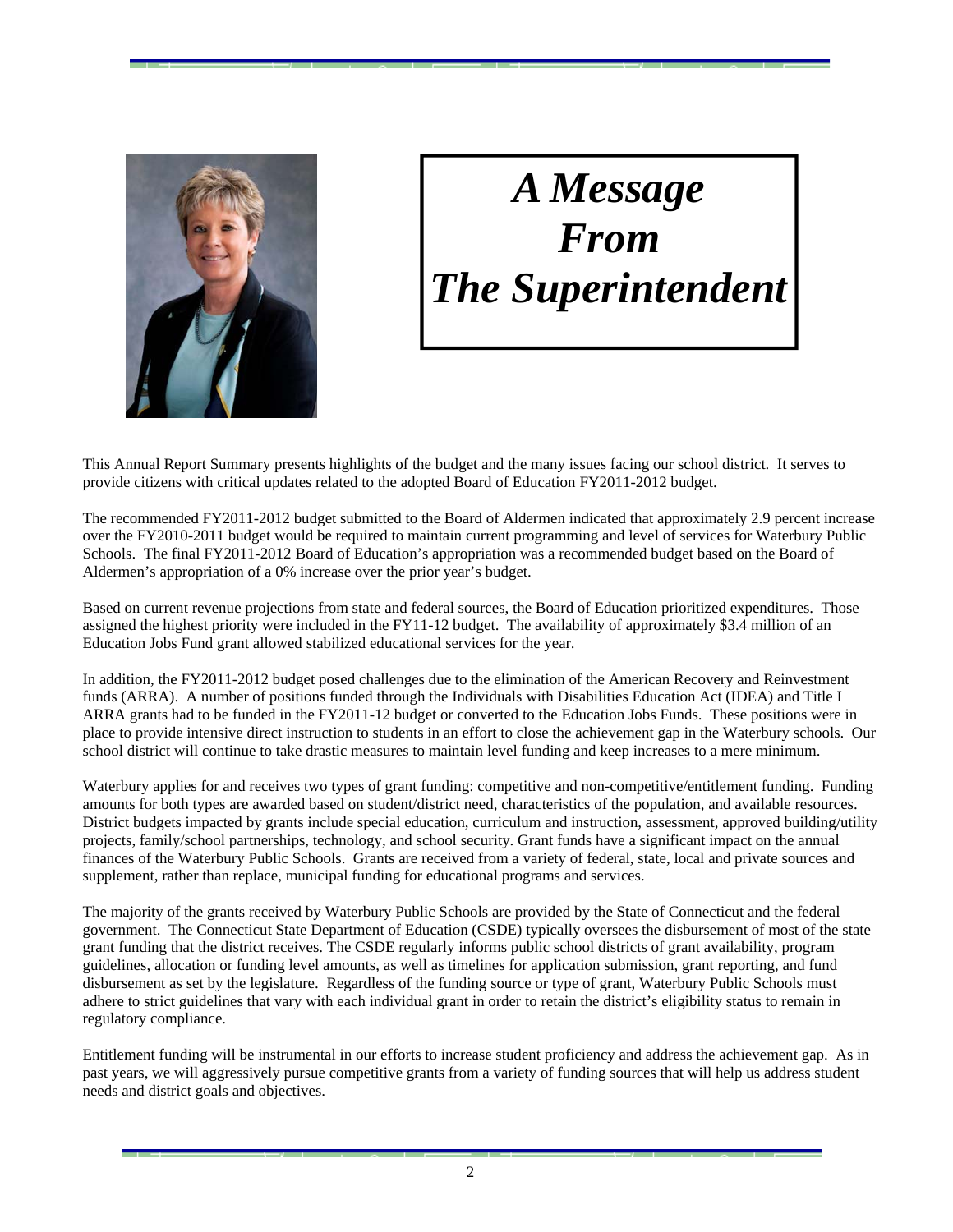In preparation of the 2011-2012 budget, my staff was, once again, cognizant of the economic hardships that we all face. Like all school systems across the state and around the country, we are prepared to do what is necessary in order to keep providing our children with the best possible educational services. Rest assured, my staff and I are prepared to address these challenges – both academically and fiscally. We are committed to advocate on behalf of our schools so that they can provide the necessary programs and services needed to empower our children to reach their fullest potential. As we move forward, please know that we will continue to focus our attention on closing the racial achievement gap and providing quality instruction for all students. As previously mentioned, we will perpetuate the momentum to ensure that our students demonstrate even greater gains in academic achievement. Moreover, we will continue our commitment to equalizing opportunities for educational services in accordance with state and national mandates. Additionally, we will maximize funds for the ongoing maintenance of our buildings and other necessary needs.

We are proud of efforts with building upgrades and new school construction. It is with great excitement that we open the doors of our new Jonathan E. Reed Elementary School for the 2012-2013 school year. In addition, we opened our second pre-kindergarten to eighth grade school, Duggan, and continued construction on our third and fourth pre-kindergarten to eighth grade schools.

Waterbury Public Schools is developing new curricula for students in kindergarten through twelfth grade in every content area. These curricula are generated from Common Core State Standards and state standards such as *The Connecticut Framework: K-12 Curricular Goals and Standards.* Similarly, the CSDE's *Common Core of Teaching* provides guidance to administrators and teachers regarding expectations for instruction at all levels. It is important that the school system maintain rigor to ready students for  $21<sup>st</sup>$  century learning for college and career.

As we begin our reform work together in Waterbury, it is imperative that teachers and school leaders work together with the support of the entire Waterbury education community to institute improvement strategies that promote the highest quality instruction and ultimately improved student performance across all school levels. Every student in our system deserves to succeed and to be confident and college or career ready as they graduate. Accomplishing this requires a commitment to education reform and continuous improvement which will involve change, fiscal and human resource support for our schools and a commitment to quality education for every Waterbury student. As an educational community, we need to engage all stakeholders and use multiple measures of district and school effectiveness in order to accelerate our reform endeavor. To support stronger student outcomes, we will need a commitment to action which includes developing a culture of data driven decision making accompanied by evidence of its use, policies that support continuous improvement, and shared leadership with guiding principles that create a shared vision.

In conclusion, I want to commend the members of the Waterbury Board of Education for their commitment to quality education. I am equally grateful to our staff members across the district for their tireless dedication in ensuring that the school system they serve is a place of excellence for our children. In the months and years ahead, I am confident that Waterbury will rise to new heights and will soon be recognized as a school system that can serve as a model for embracing reform and producing positive outcomes. With the shared goal of improving opportunities for all of our students, I look forward to the work ahead.

Respectfully submitted,

Karneen M auchette

 Dr. Kathleen M. Ouellette Superintendent of Schools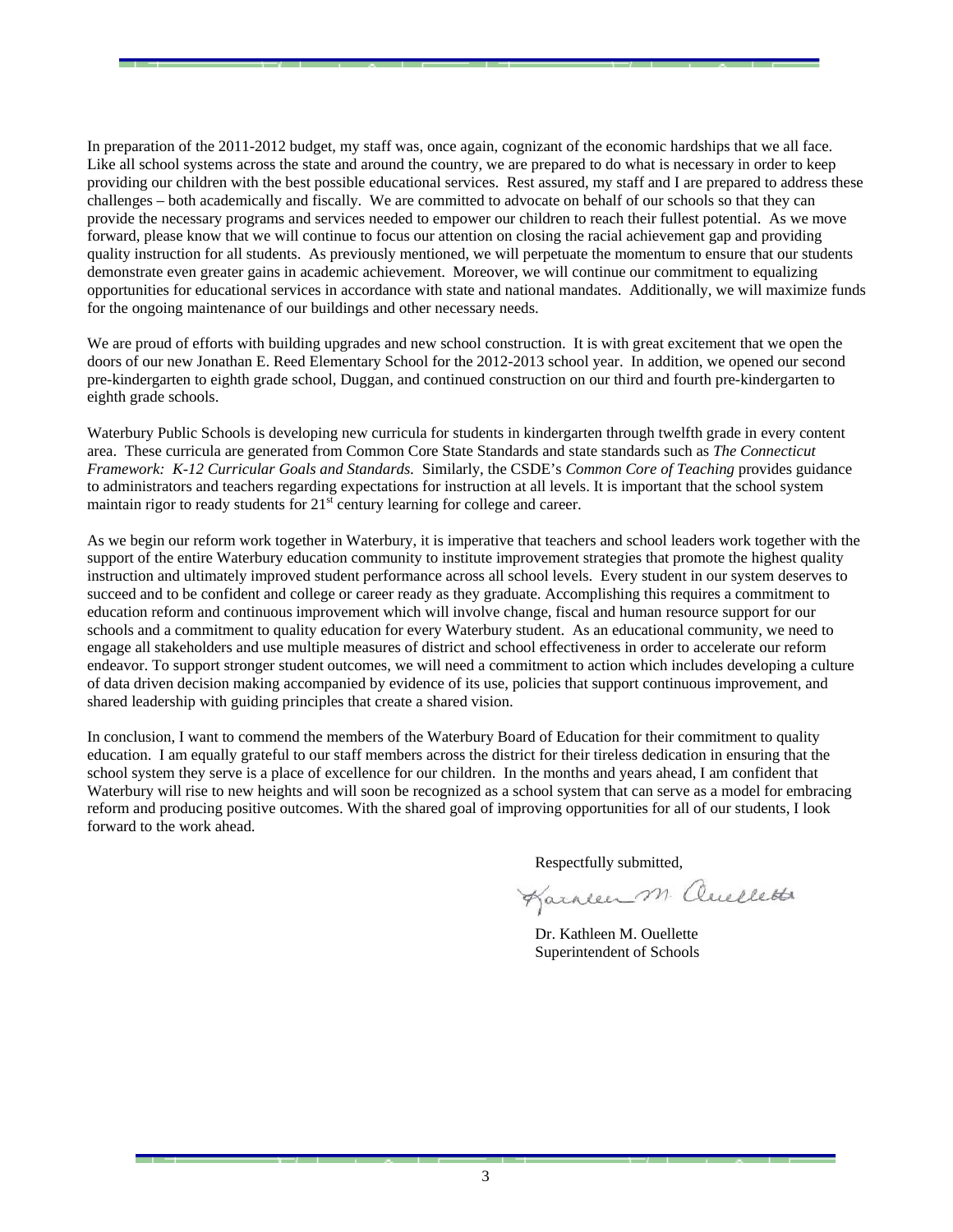## **Central Office Staff**

Superintendent of Schools **Kathleen M. Ouellette, Ed.D.** Assistant Superintendent, Curriculum and Instruction Paul V. Sequeira, Ed.D. Assistant Superintendent, Special Education Anne Marie Cullinan

Education Liaison to Government, Business and Community Mary Ann Marold Director of Personnel Ron Frost Chief Operating Officer **Paul Guidone** Paul Guidone School Business Administrator Vacant Management, Information and Technology Will Zhuta Food Service Manager Linda Franzese Bussing Coordinator and the United States of the United States of Telecommunity and Jeffrey Hunter Crossing Guard Coordinator Nate Jones Inspector of School Buildings John Cross Supervisor of Grants Linda Riddick-Barron Competitive Grants Writer **Louise Allen Brown** School / Community Relations Coordinator Nancy Dzija Vaughan Payroll Supervisor Alyce Cass Supervisor, Research, Development and Testing Tara Battistoni

Special Education Supervisors **Roberta** Abell

Subject Supervisors Mathematics William Rice Science / Technology Education Victoria Chaudhuri Music / Theater David Gardino Health / Physical Education Joseph Gorman Social Studies, Family and Consumer Science Michael Harris Visual Arts (vacant) Reading / Language Arts (K-5) Patricia Moran Reading / Language Arts (6-12) Nicholas Albini Supervisor, Bilingual Education **Adela Jorge-Nelson** Adela Jorge-Nelson Supervisor, Early Childhood Education Kristine Keidel

School Readiness Barbara Tacchi Adult Education Antonio Musto Family Intake Center George D'Agostino

 Lisa Brown Luisa Cumbo Wendi Dawiczyk Robert Delaney Denise Derenches Elaine Hlavacek Wendy Owen Jason Sconziano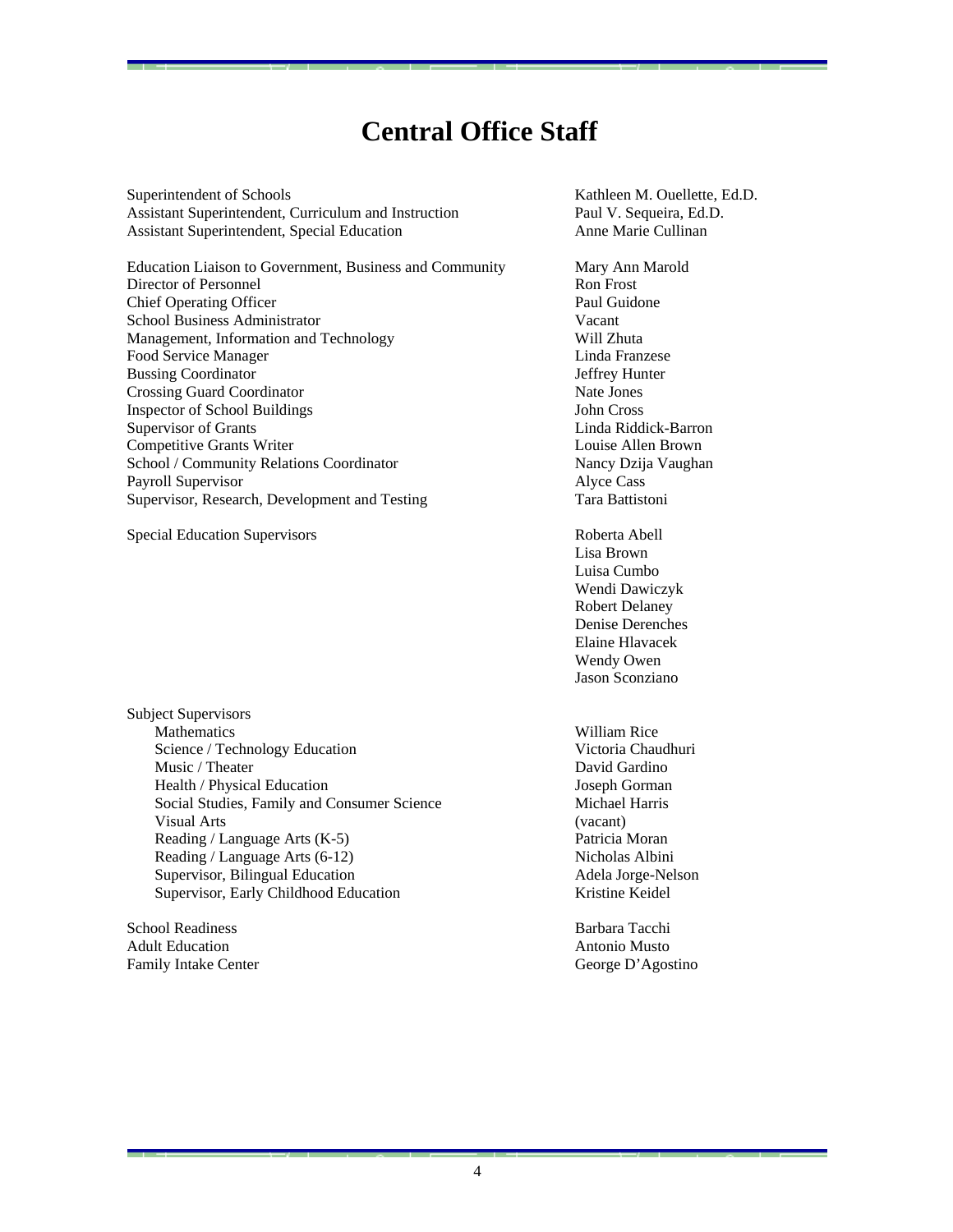## **School Principals**

Bucks Hill Elementary School Mrs. Ann Begley Bunker Hill Elementary School Mr. Brian Goggin<br>
Chase Elementary School Mrs. Celia Piccochi Chase Elementary School Carrington Elementary School Mr. Kevin Brennan Wendell Cross Elementary School Mr. Joseph Amato Driggs Elementary School Mrs. Diurca Tomasella, SVP Duggan Elementary School (PreK-8) Dr. Patricia Frageau Generali Elementary School **Mrs. Kathy Stamp** Gilmartin Elementary School (PreK-8) Dr. Donald Burzler Hopeville Elementary School **Mr. Thomas Pannone** Kingsbury Elementary School Mrs. Pamela Baim Maloney Magnet Elementary School Mrs. Donna Cullen Regan Elementary School Mrs. Noreen Buckley Rotella Magnet Elementary School Mrs. Gina Calabrese Sprague Elementary School Mrs. Donna Perreault Tinker Elementary School Ms. Lauren Elias Walsh Elementary School and Mr. Erik Brown Washington Elementary School Mrs. Roxanne Augelli Woodrow Wilson Elementary School Mrs. Robin Henry

North End Middle School Mr. Michael LoRusso Wallace Middle School **Mr. Donald Rapuano** Mr. Donald Rapuano West Side Middle School **Mrs. Maria Burns** Mrs. Maria Burns

Waterbury Arts Magnet Middle and High School Mrs. Elizabeth McGrath

Crosby High School Dr. Louis Padua Kennedy High School Mr. Michael Yamin Wilby High School Ms. Robyn Apicella

Enlightenment and Excel Programs Mrs. Michele Buerkle Special Education Pre-School Mrs. Marisa Blakeslee, SVP<br>State Street School Mrs. Lisa Ariola-Simoes. SV

Mrs. Lisa Ariola-Simoes, SVP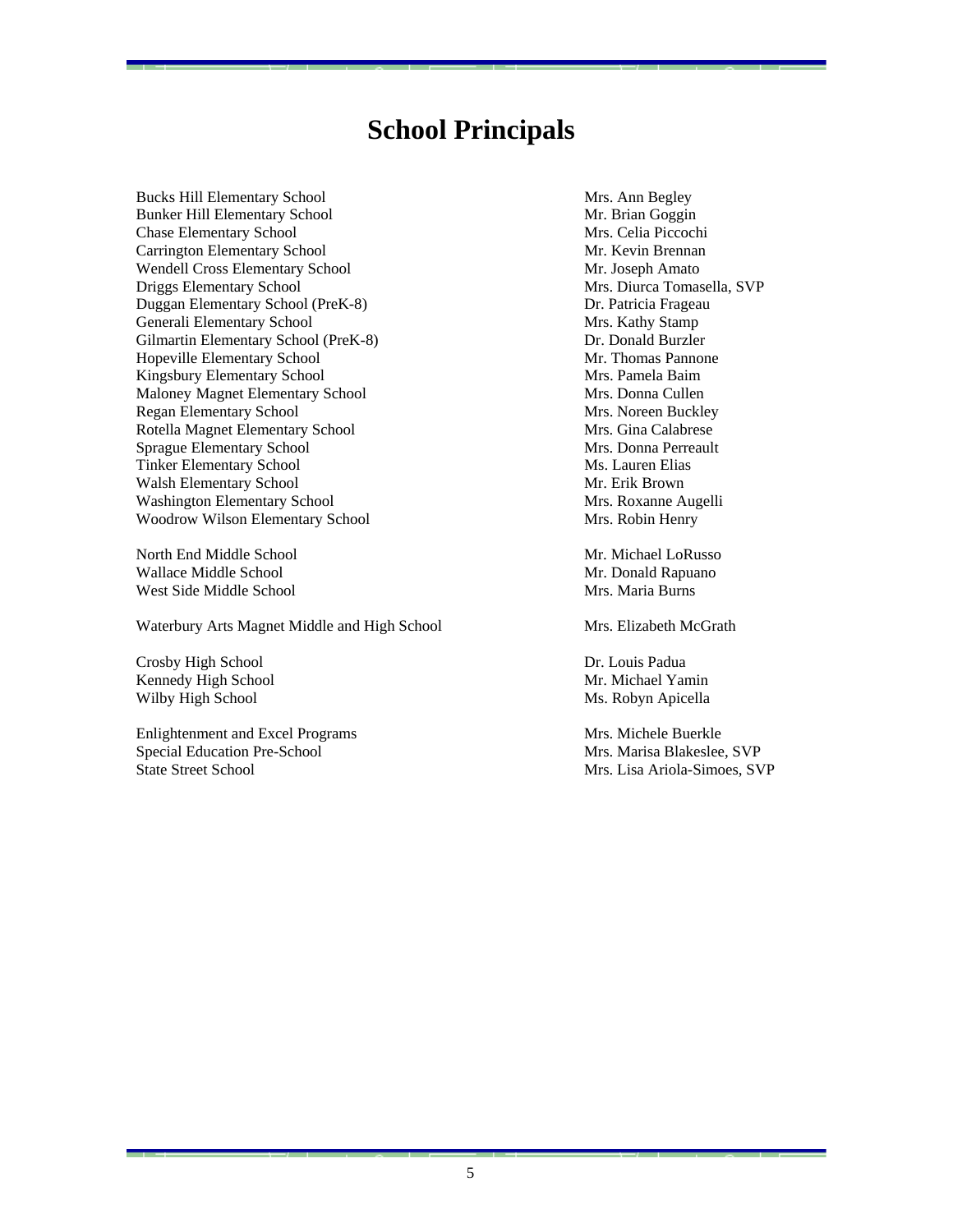## **Waterbury 2011-2012 Board of Education**

**Charles L. Stango, President Karen E. Harvey, Vice President** 

**Elizabeth C. Brown, Joanne D'Amelio, Coleen Flaherty-Merritt, Gregory Harkins, Patrick J. Hayes, Jr., Jose L. Morales, Ann M. Sweeney, Jason Van Stone** 

> Waterbury Public Schools Board of Education ... The Vision – Present and Future

## **The Vision:**

The Vision of the Waterbury Public Schools is to equip its students with the tools needed to conquer their future.

## **Mission Statement:**

The mission of the Waterbury School System is to establish itself as the leader in Connecticut for urban education reform in partnership with the State Department of Education and the entire Waterbury community. The school system will provide opportunities for all students to maximize their skills and talents in an atmosphere where teaching and learning flourish under the never-wavering belief that all students can be exemplary students, while becoming respectful, responsible, productive citizens vital to our community.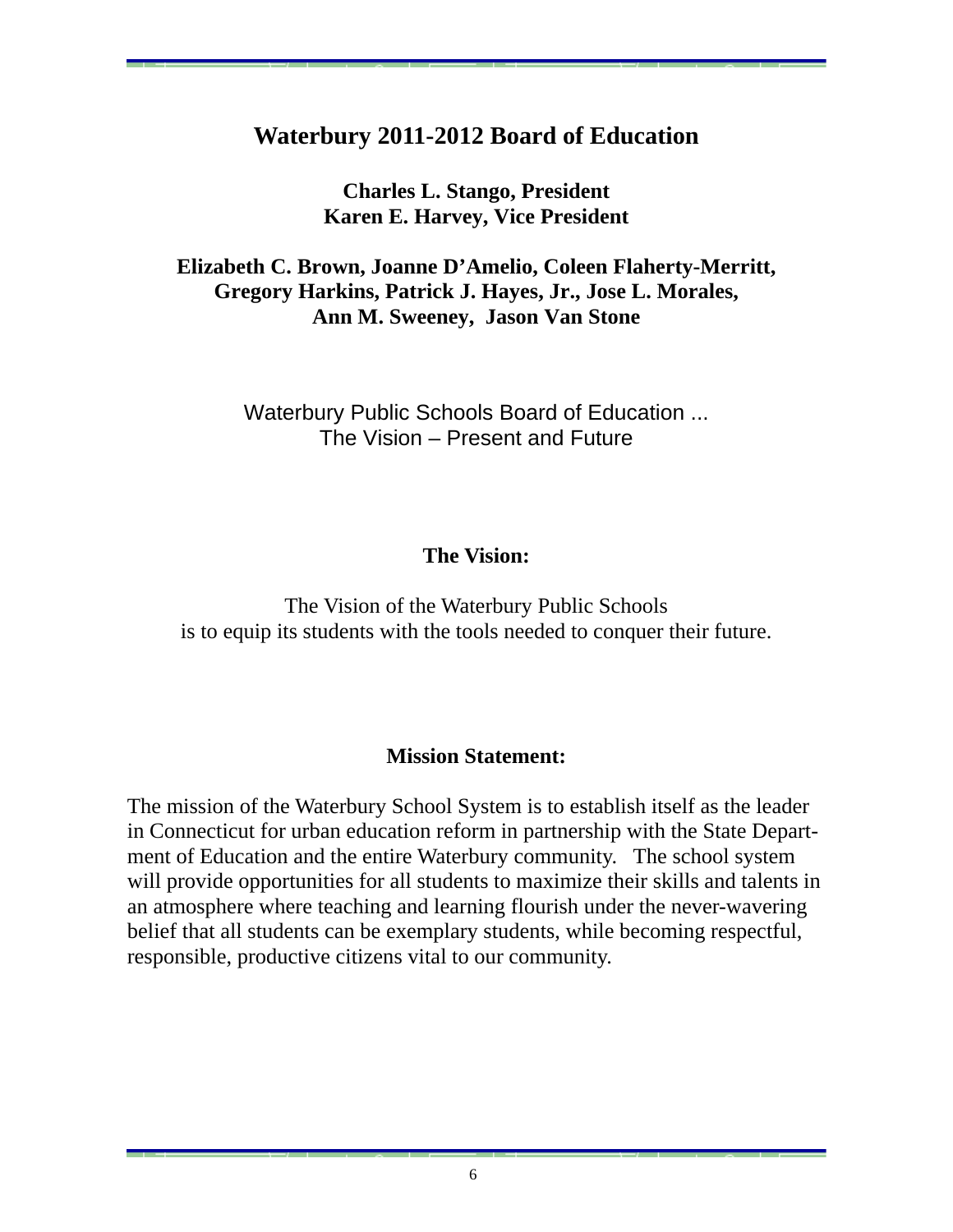## **Waterbury Public Schools District Improvement Planning**

#### **PROPOSED CHANGES AND INPUT FOR DIP 2011 – 2014 OVERVIEW**

This Proposed District Improvement Plan is a result of a collaborative effort between the Connecticut State Department of Education (CSDE) and the Waterbury Public Schools Executive Management Team (EMT). The team focused on how to best streamline the Tier I and Tier II indicators, strategies, and results indicators to create a laser-like focus to increase achievement for all students in all schools in all grades. The EMT was restructured in 2010 – 2011 to incorporate teachers and union leaders with the existing team of supervisors, principals, and central office personnel.

 Beginning in January 2011, the state consultants met with the English, Reading/Language Arts, and Math supervisors to brainstorm how to improve student achievement in Reading and Mathematics from K to 12. The supervisors soon realized that there had to be a two-pronged approach separating elementary from the secondary level as the issues prohibiting achievement were different. A plan of action was presented to the EMT on March 1, 2011. At that meeting, it was decided that two sub-committees should be formed (elementary and secondary). After the initial secondary meeting, it was further apparent that an additional division was required due to the individual needs of middle schools and high schools. By April 6, the three sub-committees (elementary, middle, and high) were formed and meeting. The CSDE consultants met with the sub-committees to create improvement plans addressing the needs of their levels.

 Over the next several months, meetings were held, plans were revised, and the resulting documents were reviewed by the EMT. In addition, the work of the well-established School Climate and Parent Involvement sub-committees was presented and reviewed as well.

This present document is the culmination of the many hours of work and discussion through July 13, 2011. The EMT will begin meeting upon the appointment of the new superintendent to finalize the strategies, actions, and results indicators of this proposed plan.

#### **District Goals-**

- 1. The Waterbury Public Schools will attain high academic achievement for all students in literacy.
- 2. The Waterbury Public Schools will attain high academic achievement for all students in numeracy.
- 3. The Waterbury Public Schools will provide a safe and secure teaching and learning environment.
- 4. The Waterbury Public Schools will ensure that all parents are actively engaged in the educational process.

#### **TIER ONE INDICATORS**

- 1. To achieve, within the next three years, AYP (Adequate Yearly Progress) in Reading on the Connecticut Mastery Test (CMT) and Connecticut Academic Performance Test (CAPT)
- 2. To achieve, within the next three years, AYP (Adequate Yearly Progress) in Mathematics on the Connecticut Mastery Test (CMT) and Connecticut Academic Performance Test (CAPT)
- 3. To promote, enhance and sustain a positive school climate using the National School Climate Standards by:
	- maintaining an average of 94% student attendance rate across the district
	- increasing by 9 percent the number of students who have no discipline referrals over the next three years.
- 4. To increase the engagement of families in the education process by 15% over the next three years as measured by participation in school and district meetings, workshops and events, and two-way communication efforts.

#### **TIER TWO INDICATORS**

- 1. Increase the content and pedagogical knowledge of teachers and leaders through stronger, more frequent collaboration and sustained professional development.
- 2. Use the Professional Learning Community model to continue to create a culture of high expectations and a shared mission in each school and at the district level.
- 3. Reallocate time and personnel to effectively execute the teaching and learning process.
- 4. Develop and implement programs targeted at teaching and modeling specific appropriate behaviors that promote positive school relationships.

Upon Dr. Ouellette's appointment, the Executive Management Team met with her to provide input into her Strategic Plan that was presented to the Board of Education on June 14, 2012.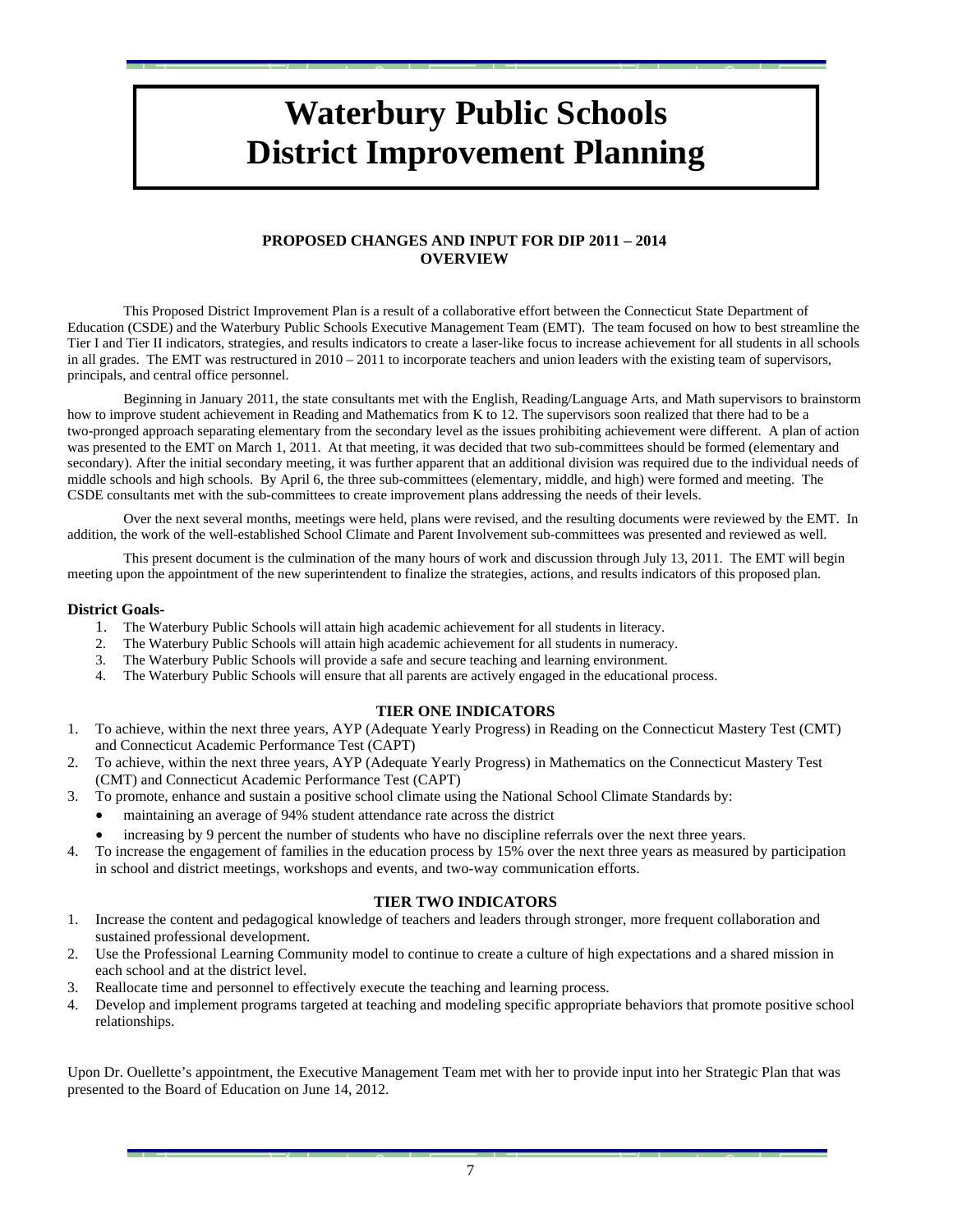

## *"Moving Forward For Student Success."*

Waterbury has identified the following district goals to support the success of ALL students:

- 1. Provide all students with quality school principals and teachers who deliver rigorous and effective instruction. Objectives:
	- Develop instructional district-wide leadership capacity to support improvement of student achievement.
	- Provide embedded Professional Development for teachers and administrators.
	- Design and implement a new teacher and principal evaluation system.
	- Use student achievement data to improve effective instruction.
	- Recruit and retain high quality teachers and administrators that reflect the diversity of the community.
- 2. Ensure all students equal access to quality curriculum that is aligned to Common Core State Standards. Objectives:
	- Conduct a curriculum audit and create units of study that align to Common Core State Standards.
	- Review assessment practices and align assessments with Common Core State Standards and "Smarter Balance Assessment" recommendations.
	- Integrate the use of technology and culturally responsive pedagogy into curriculum development plans.
	- Provide tiered support for students in ELA and mathematics.
- 3. Provide all students a positive school climate, creating safe, respectful and welcoming schools that actively engage all families.

Objectives:

- Sustain and improve Positive Behavior Intervention Support implementation.
- Create comprehensive school climate plans for each school.
- Increase parent engagement in all schools.
- 4. Ensure that all students who enter Grade 9 graduate on time by Grade 12, prepared to enter colleges or careers of their choice.

Objectives:

- Integrate "Gear Up" program at middle schools to prepare students for college readiness.
- Create meaningful Student Success Plans (SSP) that begin in middle school and continue through high school.
- Create a middle school and high school study team to review restructuring possibilities.

The new strategic plan presented to the Board of Education on June 14, 2012 by Superintendent Dr. Kathleen M. Ouellette, will guide the Waterbury Public Schools for the 2012-2013 school year.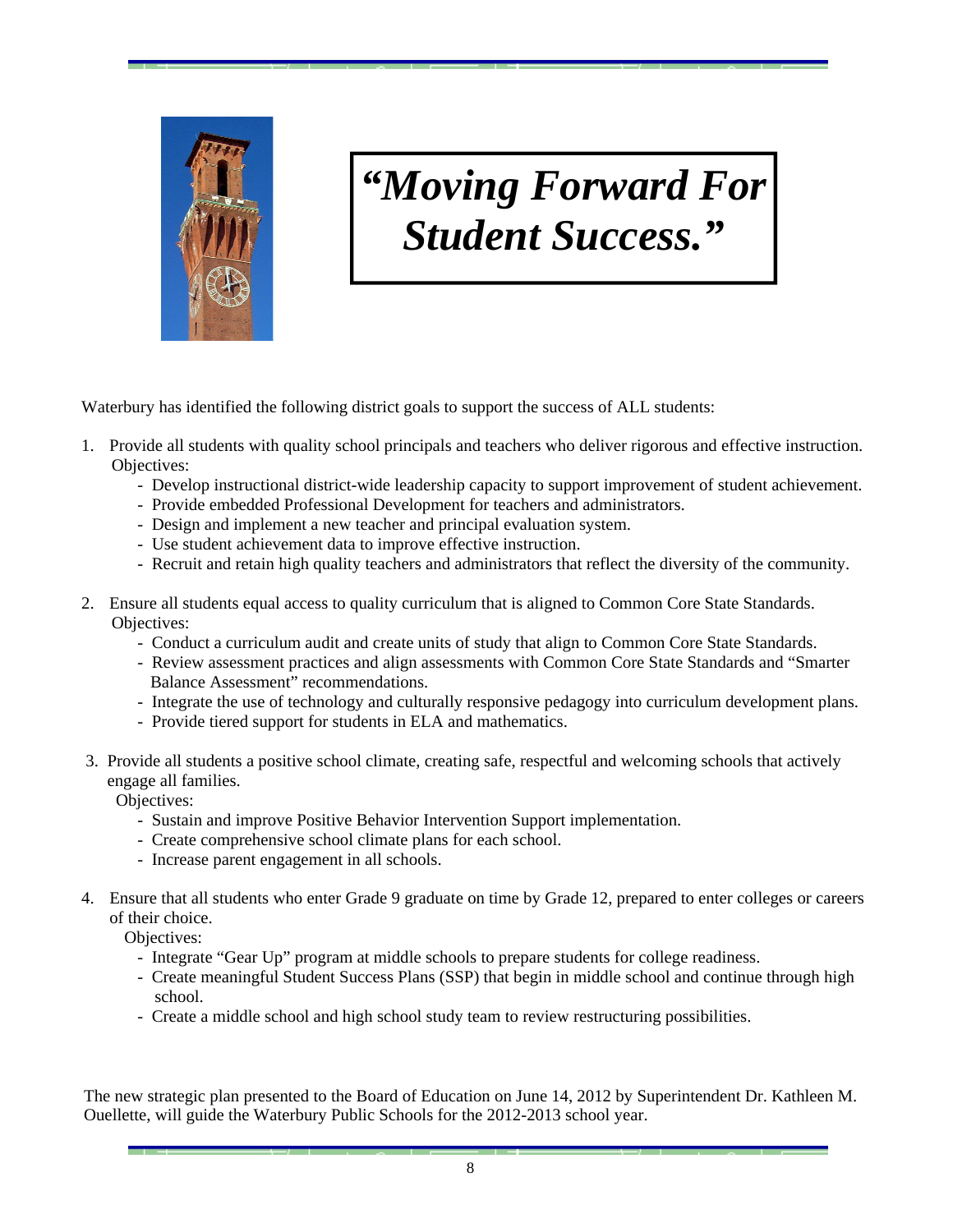## **Improving Student Achievement**

## **New Initiatives for this year include:**

## **Connecticut Common Core State Standards**

Our work began back in 2010 when we attended workshops and analyzed the impact it would have on our school district, especially with the additional three Carnegie units required for graduation. As we gained momentum, we focused on the mechanics of CCSS, Student Success Plans, Capstone project and the online assessments. We have audited the number of computers and computer labs available to us in Waterbury in preparation for the online testing in 2015. This will be ongoing as we attempt to meet our goal.

## **Effective Monitoring**

During the 2011-2012 school year, the department has made a concerted effort to monitor the teaching of language arts, mathematics, and writing at the elementary, middle and high schools in the district. This was accomplished by the content supervisors doing walkthrough observations, visiting classrooms, and attending data team meetings with teachers followed by a meeting with the building principal on issues that needed to be brought to their attention.

## **Assessments**

This school year, the school Superintendent recommended we pilot CREC Mathematics and Language Arts assessments in the district. The CREC assessments helped teachers by focusing on the four CMT strands and provided information to teachers on students regarding fluency, comprehension and vocabulary. Teachers welcomed the assessments as they were of a short duration and provided much valuable information in a very short time.

## **Data Warehousing**

During the 2012-2013 school year, Central Office, school principals, and teachers continued meeting with the Cognos Consultants and the Director of Information Technology in Waterbury to finalize the development of the Data Warehousing program for the district. The in-depth operation and training of the Data Warehouse will be handled by the Information Technology Department in the fall of 2012. Assistant superintendents, supervisors, and principals have spent a considerable amount of time in reviewing the dashboard and understanding the operational data for the efficient running of the district and individual schools. This valuable resource of technology will be an asset for Data Driven Decision Making, monitoring student progress with numerous capabilities.

### **Online Learning Plan**

The Online Learning proposal has been implemented and continues to grow. We believe that in the future many of our courses and assignments will emerge from this concept. The State of Connecticut Education Reform Act has made Online Learning programs mandatory for all schools experiencing a dropout rate higher than 8%. To meet this need, CSDE has an Online Learning Center for high school students in the state. During our planning phase, we realized that this offering will increase the learning options with opportunities to take Advanced Placement (AP) test preparations, complete extra courses, and repeat courses that a student failed in regular class time. This program will allow students to move forward at their individual pace. With the introduction of Odysseyware, the program will eventually grow to offer another avenue for students to complete course r equirements within the time frame of a semester.

### **SAT for Middle School Students**

This is our second year where we have encouraged our students in the Middle School Accelerated Academy (MSAA) program, as well as any other students who were recommended by their teachers to take the SAT's. The Language Arts Supervisor worked closely with the staff of the John Hopkins University on the administration of the tests and the opportunities for students and parents to participate in the summer institute. Students who took the SAT's this year had a high of 600 in the verbal with some students scoring 580 in verbal and mathematics. Over 17 students now qualify to attend the summer program, having earned over \$25,000 in scholarship money from John Hopkins University to attend college level classes and earn college credits over the summer.

## **Middle School Scheduling**

This phase of the middle school revitalization moved forward during the 2011-12 school year. As a result, planning meetings started in 2010 were continued throughout the 2012 school year. It is expected that implementation will take place in 2013. These plans were included in the new District Improvement Plan for 2011-2014. Schedules and course selections are being adjusted to accommodate the needs of all students, particularly in Reading/Language Arts and Mathematics. The schedule changes will allow the schools to focus on increasing the time on task in reading and mathematics.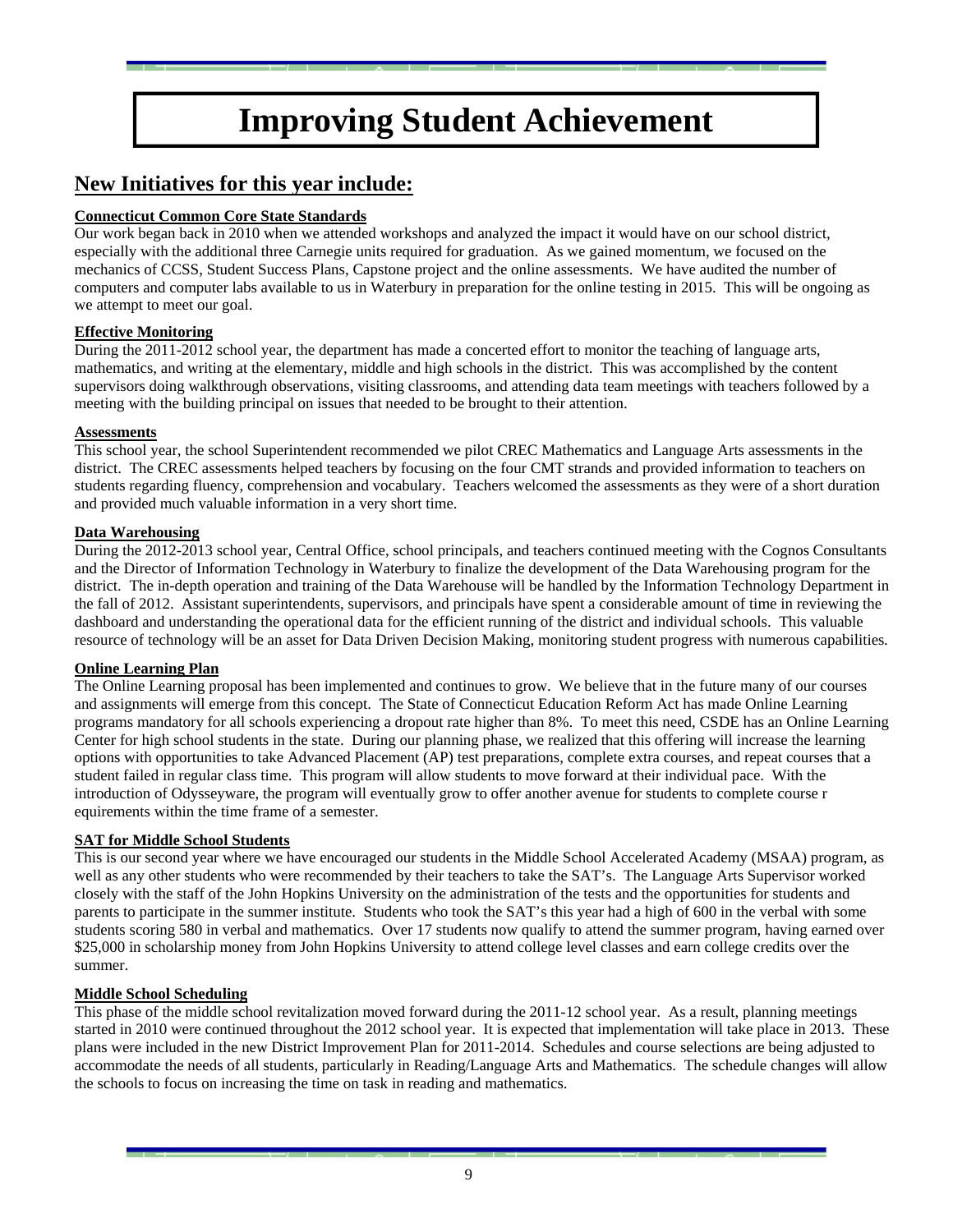## **Improving Student Achievement, continued**

### **Middle School Accelerated Academy**

This is the third year of the Middle School Accelerated Academy with 300 new sixth graders added to the program. There were 180 seventh graders who had completed the program as sixth graders the year before. MSAA programs accept top-performing fifth graders from across the district into each of the 3 comprehensive middle schools. The expected enrollment for 2012-2013 is 150 sixth graders, 170 seventh graders, and 200 eighth graders. The program is continually monitored by the house principals, the Reading/Language Arts Supervisor 6-12, and the Assistant Superintendent for Curriculum & Instruction.

## **Special Education Initiatives:**

Special Education Supervisors reviewed the Scientific Research-Based Intervention / Early Intervention Project (SRBI/EIP) process as it relates to the new Learning Disabilities Guidelines with district staff and administrators. An SRBI/EIP committee was established during the 2011-2012 school year to examine best practices for implementation at the middle and high school levels.

 Positive Behavior Intervention Support (PBIS) continues to be implemented with great success across all grade levels district wide. The PBIS district team organized numerous year end celebrations for all students Pre-K through high school that met school based PBIS criteria. District collaborative instruction coaches completed a School Wide Evaluation Tool (SET) to assess the effectiveness of PBIS in each building. Data is shared with building administration. Data is used to sustain current practices or improve upon existing ones. (see Positive Behavioral Interventions & Supports Report on district web site under Annual Reports)

 The Special Education Department contracted with Crisis Prevention Intervention to train 70 district staff as certified instructors for Waterbury Public Schools. District staff participated in an intensive four day training program. Utilizing the Trainer of Trainers model, the newly certified instructors provided professional development to all Waterbury Public School staff in Crisis Prevention Intervention (CPI) de-escalation techniques during the 2011-2012 school year.

 During the 2011-2012 school year Special Education Supervisors met with Board Certified Behavior Analyst (BCBA) consultant to initiate Behavior Disorder Learning Center (BDLC) transformation and to align across all grade levels for consistency and continuity to promote a positive learning environment. Consultation and programmatic restructuring will continue into next school year.

 The Special Education Department opened a Center Based Learning Classroom at Duggan School to meet the needs of children leaving pre-k who have significant developmental and behavioral needs.

 During the 2011-2012 school year the Special Education Department realigned existing behavioral support Pre-K-12 with contracted BCBA's and specialized teaching staff. The city was divided into divisions with a BCBA or specialized teacher assigned to each division. BCBA and/or specialized teacher would support teams and provide assistance to school teams struggling with individual students with challenging behaviors.

 The Special Education Department organized, planned and implemented training for all paraprofessionals during the August and November 2011 Professional Development. In addition, follow up workshops were offered in the spring of 2012 with specific focus on disability identification, behavioral management techniques and reading strategies.

 Using the elementary guidance curriculum, activities, lessons, and projects were utilized to promote a safe and positive school climate. Projects and activities reinforced concepts and skills taught in the classrooms and in small groups. The district employed the assistance of all school personnel, PBIS, and School Climate committees as resources in an effort to increase the average daily attendance rates of students in the District. (see Attendance Data on district web site under Annual Reports)

 The school district has hired and trained four individuals to monitor in-school suspension on a rotating schedule at the elementary level as an alternative to out-of-school suspension. Intervention specialists, resource officers, school counselors, parent liaisons, probate court, and the Juvenile Justice Alliance are utilized at the middle school level. Each middle and high has an in house suspension room as well as detention program supervised by district appointed staff where students are sent as an alternative to an out-of-school suspension.

 The preschool has continued to maintain NAEYC Accreditation through successful implementation of program standards and successful completion of the required annual report.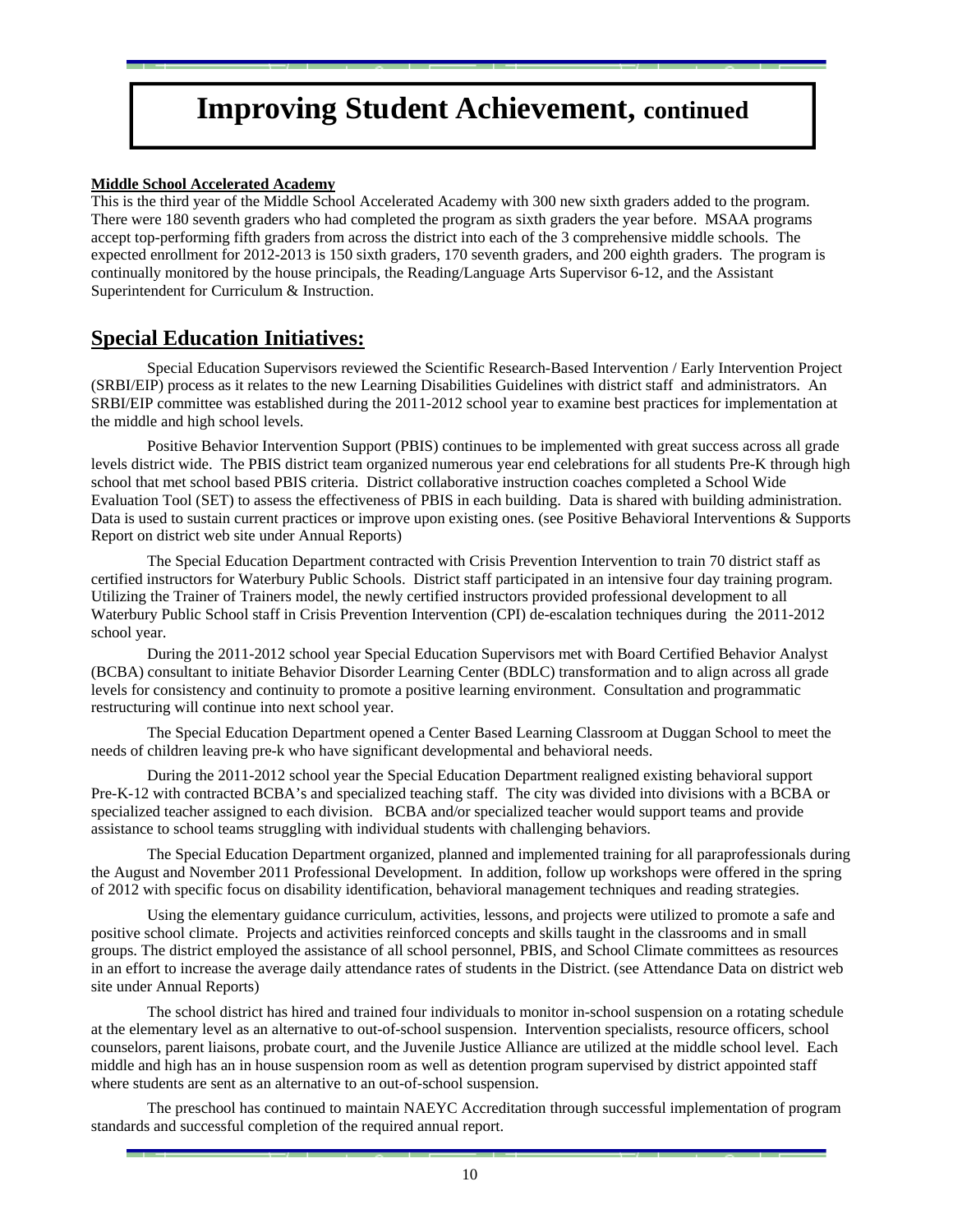## **Test Scores**

| <b>Connecticut Mastery Test</b><br><b>District - All Grades</b><br><b>Percentage At or Above Proficient</b> |       | <b>Connecticut Mastery Test</b><br><b>District - All Grades</b><br>Percentage At or Above State Goal |         |         |           |       |         |         |         |
|-------------------------------------------------------------------------------------------------------------|-------|------------------------------------------------------------------------------------------------------|---------|---------|-----------|-------|---------|---------|---------|
|                                                                                                             | Math  | Reading                                                                                              | Writing | Science |           | Math  | Reading | Writing | Science |
| 05-06                                                                                                       | 58.6% | 48.3%                                                                                                | 69.5%   |         | $05-06$   | 29.5% | 32.3%   | 39.8%   |         |
| 06-07                                                                                                       | 61.8% | 48.3%                                                                                                | 69.4%   |         | $06-07$   | 34.9% | 32.8%   | 40.0%   |         |
| 07-08                                                                                                       | 64.3% | 51.1%                                                                                                | 66.7%   | 50.9%   | $07-08$   | 37.0% | 35.0%   | 38.0%   | 22.3%   |
| 08-09                                                                                                       | 69.7% | 56.5%                                                                                                | 71.3%   | 51.8%   | $08-09$   | 40.7% | 39.3%   | 41.7%   | 23.3%   |
| 09-10                                                                                                       | 71.1% | 59.0%                                                                                                | 67.3%   | 52.8%   | $09-10$   | 42.8% | 41.6%   | 39.0%   | 27.5%   |
| $10 - 11$                                                                                                   | 71.9% | 62.0%                                                                                                | 69.0%   | 51.3%   | $10 - 11$ | 44.2% | 45.8%   | 41.1%   | 26.9%   |
| $11 - 12$                                                                                                   | 69.7% | 63.5%                                                                                                | 72.0%   | 51.7%   | $11 - 12$ | 40.9% | 46.5%   | 43.4%   | 27.3%   |

\*\* 2011-2012 scores released July, 2012, may be subject to minor adjustments.

Our stronger performing schools continued to demonstrate growth. Kingsbury School, removed from the list of schools in need of improvement two years ago, continued to show growth this year, especially in reading and writing, as did Wendell Cross, Generali, North End Middle School, Wallace Middle School and Washington School.

Some of our schools showed substantial growth in specific areas. For example, grade three writing at goal or above at Tinker School jumped from 56.8% to 71.3%. Walsh School showed substantial gains in this same area, grade three writing, with students scoring at or above proficient increasing from 41.0% to 57.3%, and at goal and above, increasing from 11.5% to 30.3%. Fourth graders at Regan School showed substantial growth in reading at the proficient level, 51.1% to 71.1% and at goal, from 31.1% to 55.3%.

Similarly, as there were some large increases, there were some decreases that we need to reflect upon and address as well. These decreases demonstrate a need to reflect upon our best practices in order to maximize student achievement.

| <b>Connecticut Academic Performance Test</b><br><b>District</b><br><b>Percentage At or Above Proficient</b> |       | <b>Connecticut Academic Performance Test</b><br><b>District</b><br>Percentage At or Above State Goal (Level 4 or 5) |         |         |           |       |         |         |         |
|-------------------------------------------------------------------------------------------------------------|-------|---------------------------------------------------------------------------------------------------------------------|---------|---------|-----------|-------|---------|---------|---------|
|                                                                                                             | Math  | Science                                                                                                             | Reading | Writing |           | Math  | Science | Reading | Writing |
| $06-07$                                                                                                     | 47.7% | 46.7%                                                                                                               | 55.5%   | 66.2%   | $06-07$   | 12.8% | 10.4%   | 17.5%   | 26.1%   |
| $07-08$                                                                                                     | 48.3% | 47.9%                                                                                                               | 57.2%   | 76.6%   | 07-08     | 14.5% | 15.0%   | 15.4%   | 29.4%   |
| 08-09                                                                                                       | 49.1% | 47.2%                                                                                                               | 67.0%   | 78.6%   | 08-09     | 15.1% | 11.7%   | 23.1%   | 32.2%   |
| $09-10$                                                                                                     | 41.1% | 46.1%                                                                                                               | 61.1%   | 75.5%   | $09-10$   | 10.9% | 11.3%   | 13.9%   | 29.6%   |
| $10 - 11$                                                                                                   | 44.5% | 48.6%                                                                                                               | 56.7%   | 80.6%   | $10 - 11$ | 11.4% | 11.6%   | 13.6%   | 33.1%   |
| $11 - 12$                                                                                                   | 41.7% | 39.7%                                                                                                               | 59.6%   | 78.4%   | $11 - 12$ | 11.9% | 9.7%    | 18.3%   | 35.1%   |
|                                                                                                             |       |                                                                                                                     |         |         |           |       |         |         |         |

In the coming months, we need to emphasize teacher preparedness to improve student achievement in all core subject areas: reading, writing, and math, with equal emphasis. Our education reform plan will address these needs through the reorganization of Central Office and the implementation of the Instructional Leadership Directors who will each work with a cluster of schools.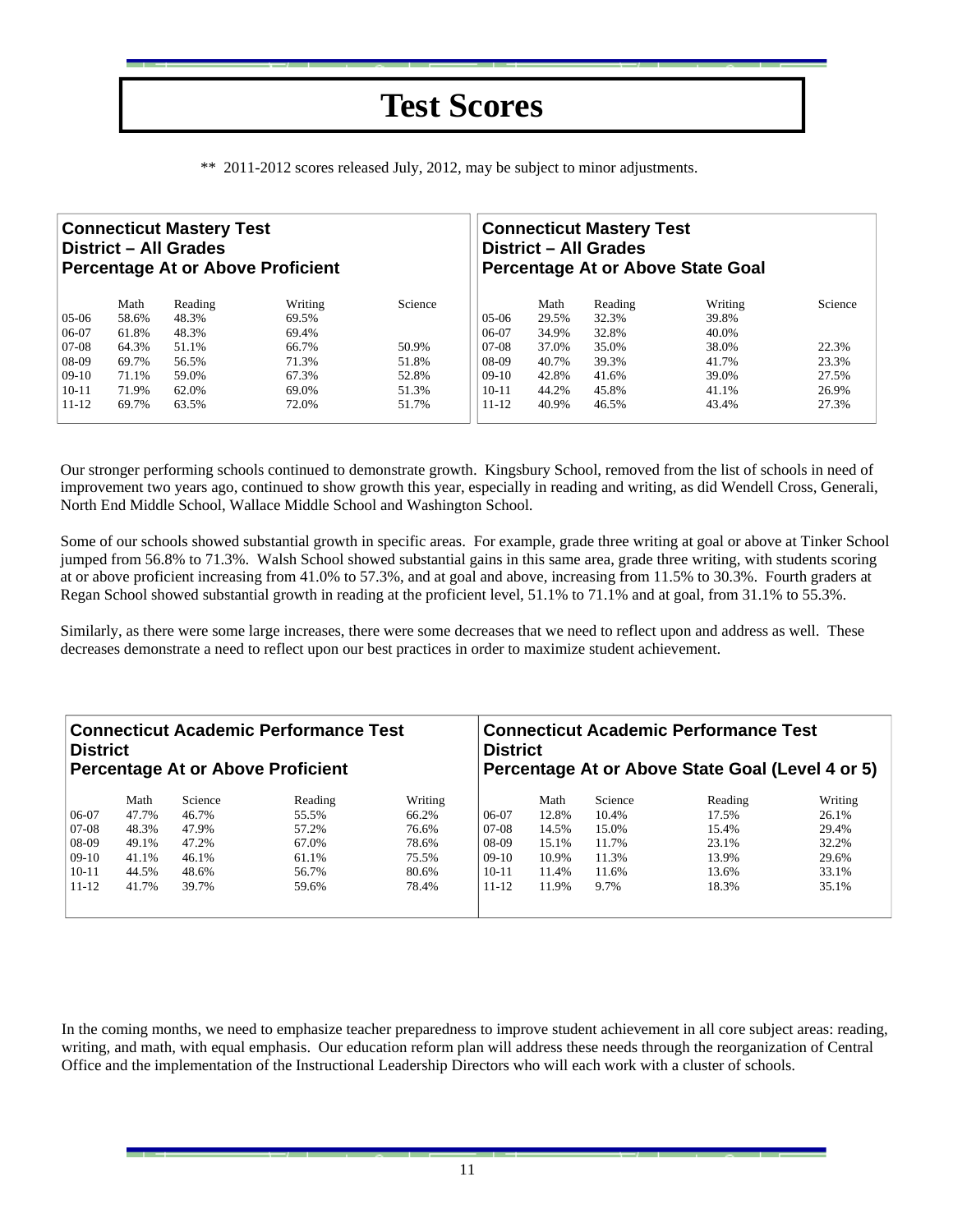## **School Construction**



Duggan







Duggan and below.<br>Top, right, and below.<br>Top, right, and below. re-opened with new, modern classrooms.



The new Jonathan Reed School will open for the 2012-2013 school year.



**School Construction**

- The new Duggan School opened on schedule and under the revised budget.
- Construction of the new Jonathan E. Reed Elementary School continued, including extensive site remediation, towards an August 2012 occupancy.
- The Enlightenment School renovations were completed on schedule and under budget.
- The Wilby High School Science Room Renovations were completed on schedule and under budget.
- Acquired properties and commenced construction for our new Waterbury Career Academy High School.
- Commenced construction for a new Carrington Pre-K to 8 School.
- Obtained State funding approval for the Wallace Middle School Addition and Alterations project.
- Conducted Feasibility Studies for athletic field improvements at Crosby High School/Wallace Middle School and
- Wilby High School/North End Middle School.
- Conducted a Feasibility Study for educational and athletic field improvements related to the accreditation visit at Kennedy High School.
- Continued a site search for a new East End elementary school.
- Continued to implement a complex redistricting plan for the Pre-K to 8 schools.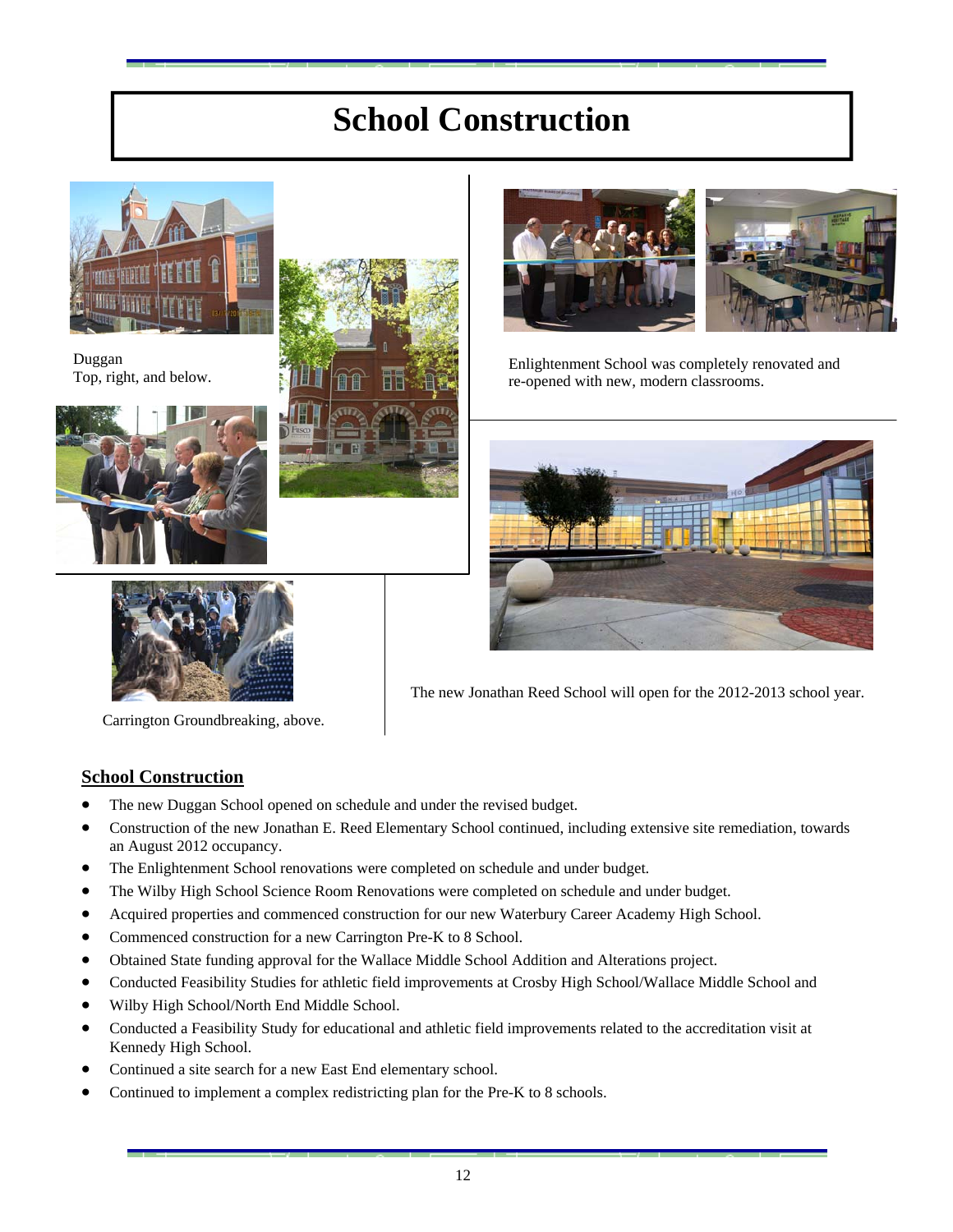## **School Maintenance / Operations**

## **Operations**

- Continued to improve the conditions and cleanliness of all our schools, including an extensive facility improvement plan at Walsh Elementary School.
- Conducted numerous capital project improvements.
- Upgraded various HVAC equipment at Waterbury Arts Magnet School.
- Prepared building for a successful accreditation visit for Wilby High School.
- Oversaw purchase and installation of SMART Boards to all grade 4 and 5 classrooms and throughout the middle and high schools.
- Implemented second phase of Tools-for Schools program.
- Improved structural integrity of Bucks Hill building.
- Significantly expanded the fresh fruit and vegetable program district-wide, as well as, a breakfast offering at all high schools.

## **2012-2015 Technology Plan**

**Redistricting:** Continued development of new school boundaries and identification of students that will be attending the new prekindergarten through eighth grade elementary schools, slated to open over the next few years.

- Create the availability of an existing small elementary school.
- Eliminate the need for existing rental properties.
- Reduce transportation costs.
- Spur neighborhood redevelopment/revitalization.
- Some students will be required to change schools.
- School assignment will be based upon the home address.

The criterion used to create the new neighborhoods was student safety, school size, class size, simplicity, walk zones and transportation efficiency.

**District Improvement Reports:** standardized attendance and discipline reports, as called for in the District Improvement Plan. These reports create a scorecard that allows school administrators and central office personnel to quickly assess current trends and establish benchmarks for their school on a monthly basis, and/or year over year. The data points are used to provide comparison benchmarks for their school or other schools, in the district. The data is updated monthly and stored on the departments SharePoint directory for easy access.

**Electronic Rubric Report Cards:** were created for the Pre-K, Kindergarten and Elementary Schools. This has simplified the reporting process and has established a more efficient and effective procedure for creating this type of report card. Teachers can now prepare and store the rubric report electronically.

**Automated Attendance Call:** an automated attendance call is now made to every parent/guardian of every child that is absent from school. The procedure uses data from the Student Information Systems and technology from the emergency call system to notify the homes of students absent from school.

**Wireless Access Controllers:** Cisco Aironet wireless controllers are being implement throughout the school district that allow for roaming profiles and Lightweight Directory Access Protocol (LDAP) authentication. This new technology allows us to control wireless access to the network and maintain better control over rogue guests or hackers.

**New Elementary School Technology specifications and build design:** Working with the building architects and project managers, we have standardized school technology requirements. The newly adopted guidelines were used in the Reed School project.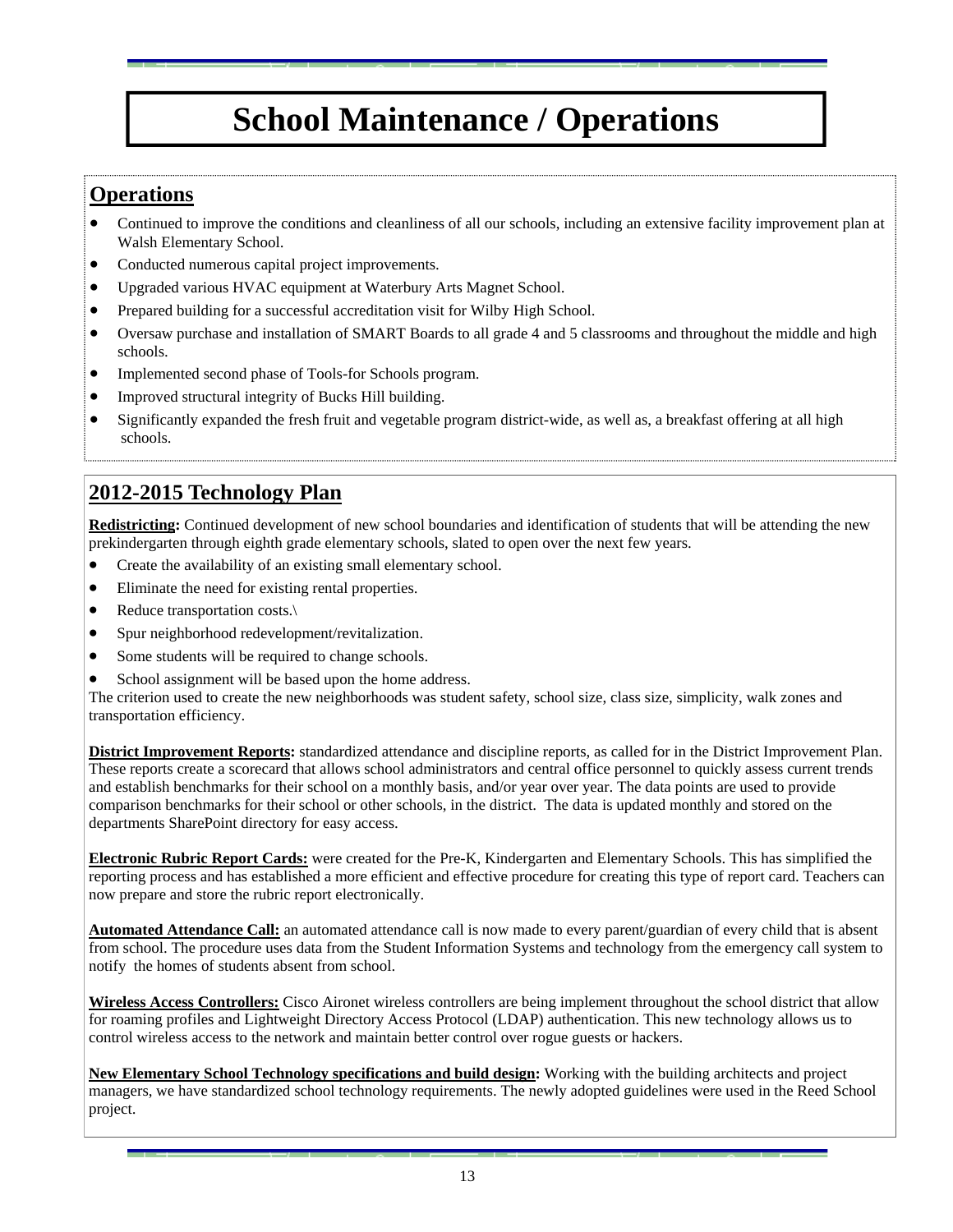## **Finance / Budget**

### **Budget and Finance**

- Continued to control costs and achieve a year end budget surplus in the third year of a no-growth budget.
- Prepared a fourth consecutive no-growth budget with little negative effect on educational programs offered to our students.
- Received a completely "clean" audit report void of any findings or comments.

### **Entitlement Grants**

 Parent involvement activities were tailored to the needs of Waterbury Public Schools through legislated groups such as the School Governance Council, the District Parent Advisory Council, Family School Partnership, and a concentration on school compacts as it related to the District Improvement Plan (DIP) goal, which also included an increase in two way communication. "Meet and Greets" were held by division beginning this spring to allow parents and community members an opportunity to have personal dialogues with School Superintendent Dr. Kathleen Ouellette.

 Title I ARRA (American Recovery and Reinvestment Act) funds were spent on district level purchases including school based parent computers which were the catalyst for district wide progress-book workshops for families and community members. Magnets were purchased with directions on how to log on to the progress-book website. These were given out at the respective workshops and district activities throughout the school year. A Computer Technology Center (CTC) staff member gave step by step instructions as he trained the parent liaisons a few years ago. Title IID ARRA funds were used to assist district staff in final training for the new Data Warehouse and a new technology based curriculum software for implementation in U.S. History on the secondary level. The data warehouse will be in operation next school year.

 The Title IIA funds continued to assist central office staff with teacher training including mentoring and providing resources that assisted staff in becoming highly qualified teachers under No Child Left Behind (NCLB). Positive Behavior Intervention Support (PBIS) funds and innovative funds were used to support positive behavior and achievement. Parents on the waiting Supplemental Educational Services (SES) list were offered tutorial support during the last marking period during the summer months resulting in an increase in services.

| <b>COMPETITIVE GRANTS AWARDED To Waterbury, 2011-2012</b>                                                                            |                             |  |  |  |
|--------------------------------------------------------------------------------------------------------------------------------------|-----------------------------|--|--|--|
| USF (e-rate) Telephone Service Discounts (FCC) 2011-2012<br>(2010-11 Application)                                                    | \$172,332.                  |  |  |  |
| Primary Mental Health Grant – Duggan & W. Cross– (SDE)<br>(2010-11 Application)                                                      | \$22,135.                   |  |  |  |
| Know How 2 Go (African American Affairs Commission (AAAC, 2010-11)<br>$(2010-11$ Application)                                        | \$5000.                     |  |  |  |
| State Afterschool Grant Programs (SDE)<br><b>Bunker Hill Elementary School</b><br>North End Middle School<br>$(2010-11$ Application) | \$300,000.<br>\$300,000.    |  |  |  |
| 100 BEST Communities (ING, America's Promise)<br>$(2010-11$ Application)                                                             | \$2,500. (City Award)       |  |  |  |
| <b>CREC</b> Professional Development Grants (CREC)                                                                                   | $$5,000.$ (req. $$10,000$ ) |  |  |  |
| Safe Routes to Schools Grant (State Dept. of Transportation)                                                                         | \$500,000. (City Award)     |  |  |  |
| <b>TOTAL GRANTS AWARDED 2011-2012</b>                                                                                                | \$1,306,967.                |  |  |  |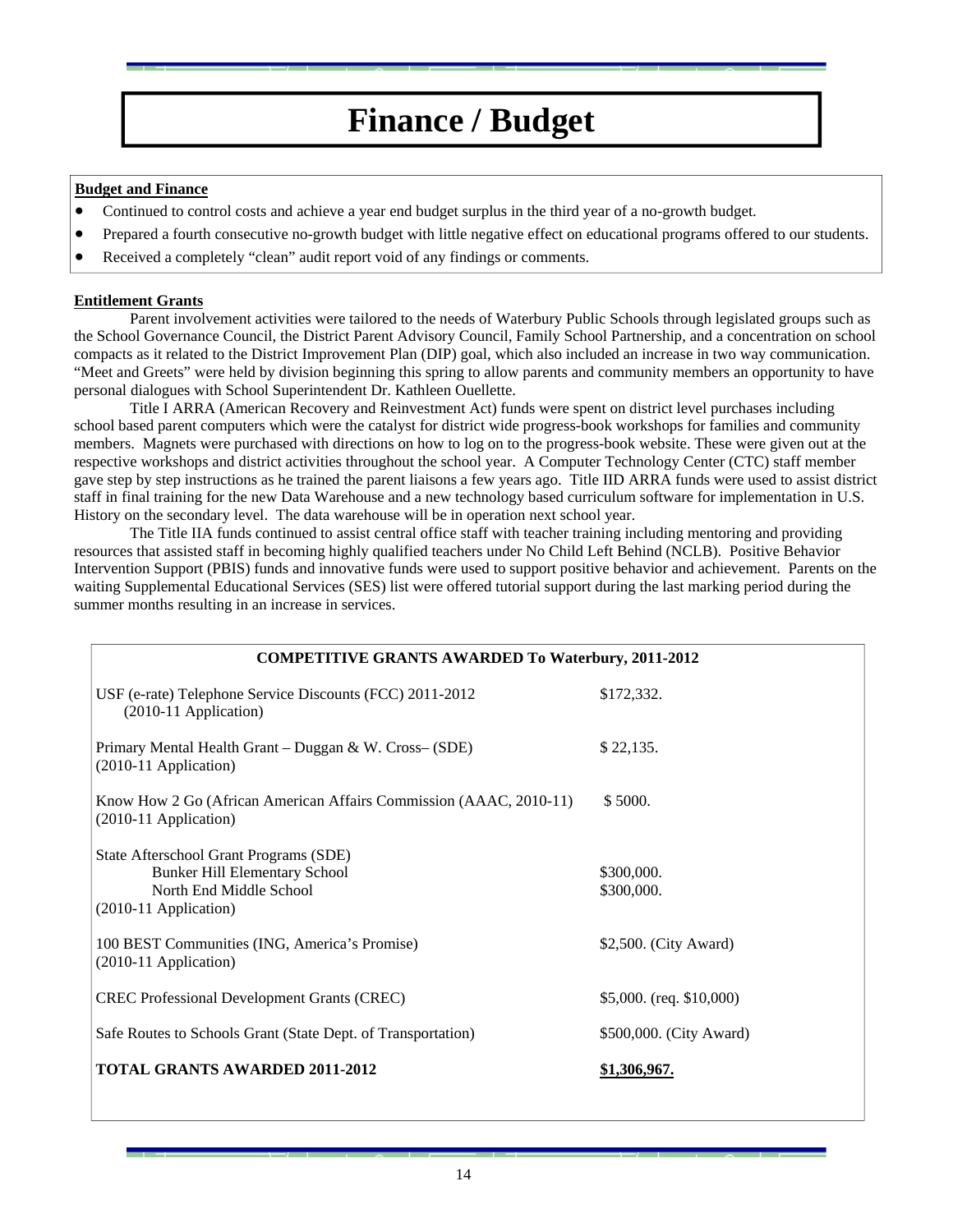## **Hiring / Personnel**

In fiscal year 2011-2012 the office of Education Personnel supervised the recruitment, selection and appointment of seventy-one highly qualified teachers to replace teachers that resigned, retired, were non-renewed or were promoted to higher positions. The average salary level for these new teachers was \$48,025 and came in under budget.

Eight administrative vacancies occurred for 2011-2012 as a result of retirements, resignations, transfers, promotions and expansion positions. All of these vacancies have been filled with qualified staff.

As part of our recruiting efforts, we participated in ten career day fairs and two on-site campus interview sessions, including a "Teacher Fair" held at Rotella Magnet School, where candidates interested in employment with the Waterbury School District attended. Applitrack, an on-line application system, has been fully implemented. In addition to creating a paperless application process – which saves space and paper costs, the system advertises Education's vacancies – thus saving advertising costs, enables immediate access to candidates' applications directly by our Administrators – providing convenience and saving time, provides immediate confirmation of receipt of application to the applicants – saving calls and postage, thus increasing the efficiency of the Personnel Office.

## **2011-2012 TEACHER HIRES BY RACE/ETHNICITY**

| <b>Race/Ethnicity</b>  |       | # of Hires | % of Total Hires |  |
|------------------------|-------|------------|------------------|--|
| Asian                  |       |            | 1.4%             |  |
| Hispanic               |       | 6          | 8.5%             |  |
| Black/African American |       | 3          | 4.2%             |  |
| Two or More Races      |       |            | 4.2%             |  |
| White/Caucasian        |       | 58         | 81.7%            |  |
|                        | Total |            | 100%             |  |

Approximately 18% of teachers hired during 2011-2012 were minority.

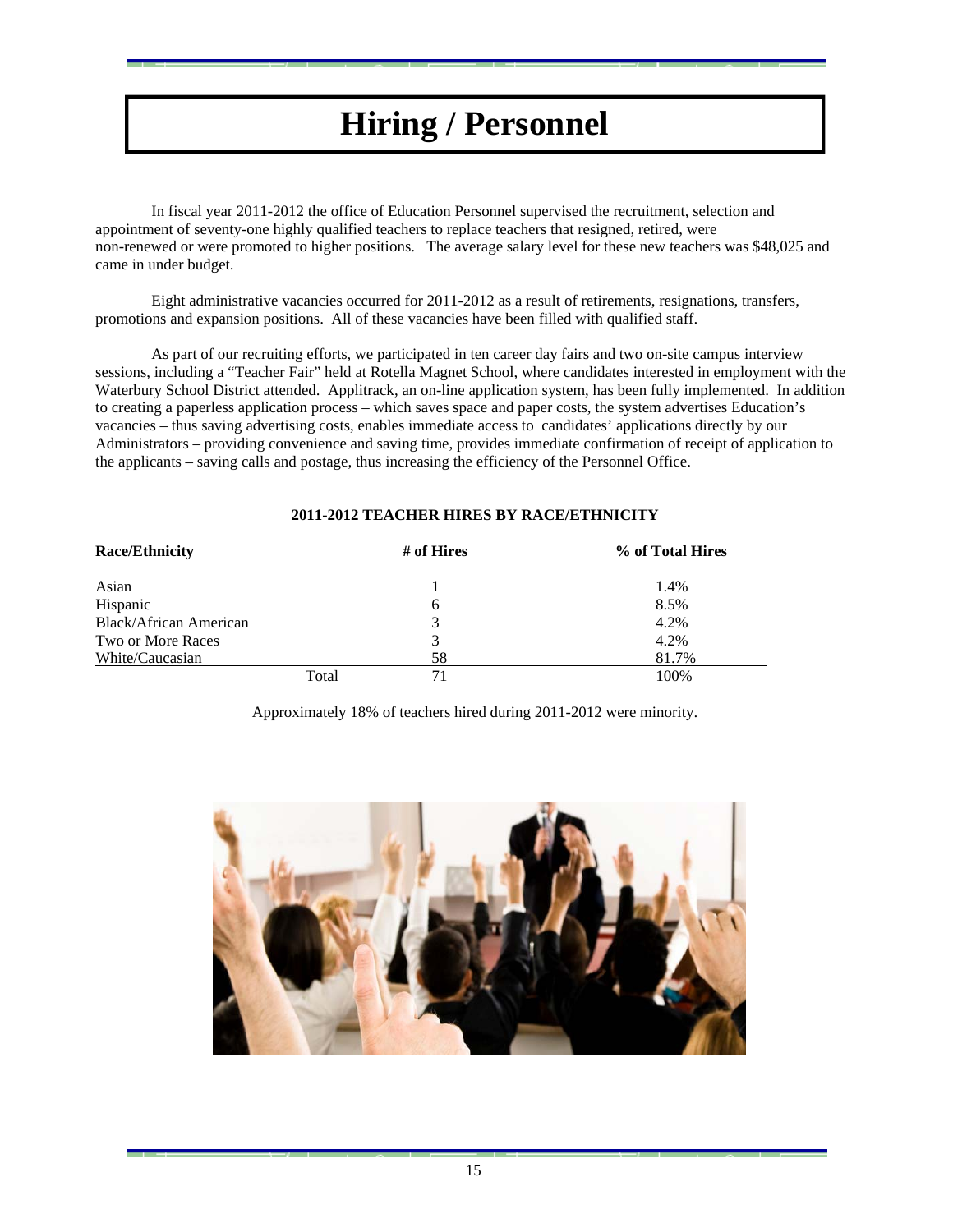## **School and Staff Awards and Honors**

- Students and teachers from Carrington School's sister school, Qingdao Experimental Primary School in Qingdao, China, arrived in Waterbury and visited Carrington School this year. Students participated in a  $21<sup>st</sup>$  century Community Learning Center after-school program at the Mattatuck Museum as well, touring the museum and sharing dinner. Last year, Carrington School students exchanged pen-pal letters with their Chinese counterparts and the Chinese Acrobat Troupe performed in the Carrington School cafegymatorium for the  $4<sup>th</sup>$  and  $5<sup>th</sup>$  grade students. Principal Kevin Brennan had visited China a few years ago as part of an exchange program.
- NBC-30 news anchor and reporter, Brad Drazen, visited Regan School and video-taped students working on the CMTTEST-PREPFUN website. He also interviewed the students as well as Principal Noreen Buckley. Channel 30 aired this news report the week before our administration of the Connecticut Mastery Tests.
- North End Middle School is one of WFSB-TV Channel 3's "Cool Schools." Reporter Mark Dixon and his cameraman visited the school on January 11, 2012 to learn more about NEMS programs, including "I Make A Difference." The video clips aired Friday, January 20, 2012.
- On March 16th, twenty-two school administrators from China visited Wilby High School. Wilby's Culinary Arts students made breakfast and lunch, and the visitors had the opportunity to visit sixteen classes, including Manufacturing and Allied Health programs.
- Suzanne Dion, an art teacher at Rotella Interdistrict Magnet School, has been recognized by Artsonia, the world's largest online kids' art museum, for her outstanding leadership in the area of arts education at her school. The school's online art gallery at www.artsonia.com/schools/RotellaInterdistrctMagnet - was ranked first in the state and  $52<sup>nd</sup>$  in the nation, according to criteria developed by the site. During the 2010-2011 school year, the Rotella gallery showcased 3,617 pieces of artwork. This popular collection was visited more than 19,324 times and has received 1198 comments from friends and family.
- Gilmartin School received a \$500,000 Safe Routes to Schools grant to construct new neighborhood sidewalks and crosswalks, shoulder striping on roadways, and the purchase and installation of a bicycle rack at the school.
- Gilmartin School's pre-kindergarten program is now accredited by the National Association for the Education of Young Children. The program received a score of 100% on each of the program standards, which includes: Relationships, Curriculum, Teaching, Assessment, Health, Teachers, Families, Community Relationships, Physical Environment, Leadership and Management.
- Wilby High School posted a victory in the May  $3<sup>rd</sup>$  Electrathon Challenge.
- The School Family Community Partnership Parent and Youth Fair held Saturday, April 21st, was very well attended. Younger students enjoyed kickball, arts and crafts and other activities in the gym while parents picked up information on school and community programs in the atrium. Middle and high school age students participated in a discussion on bullying or learned to play chess.
- Bucks Hill Pre-K at the Annex won \$10,000 in the Brass Mill Center's My School's Cool program. Sprague School won \$3,000 for second place, State Street won \$2,000 for third place, and eleven other schools won \$500 each.
- Board of Education Vice President Karen E. Harvey was named this year's African American Mayor for the Day.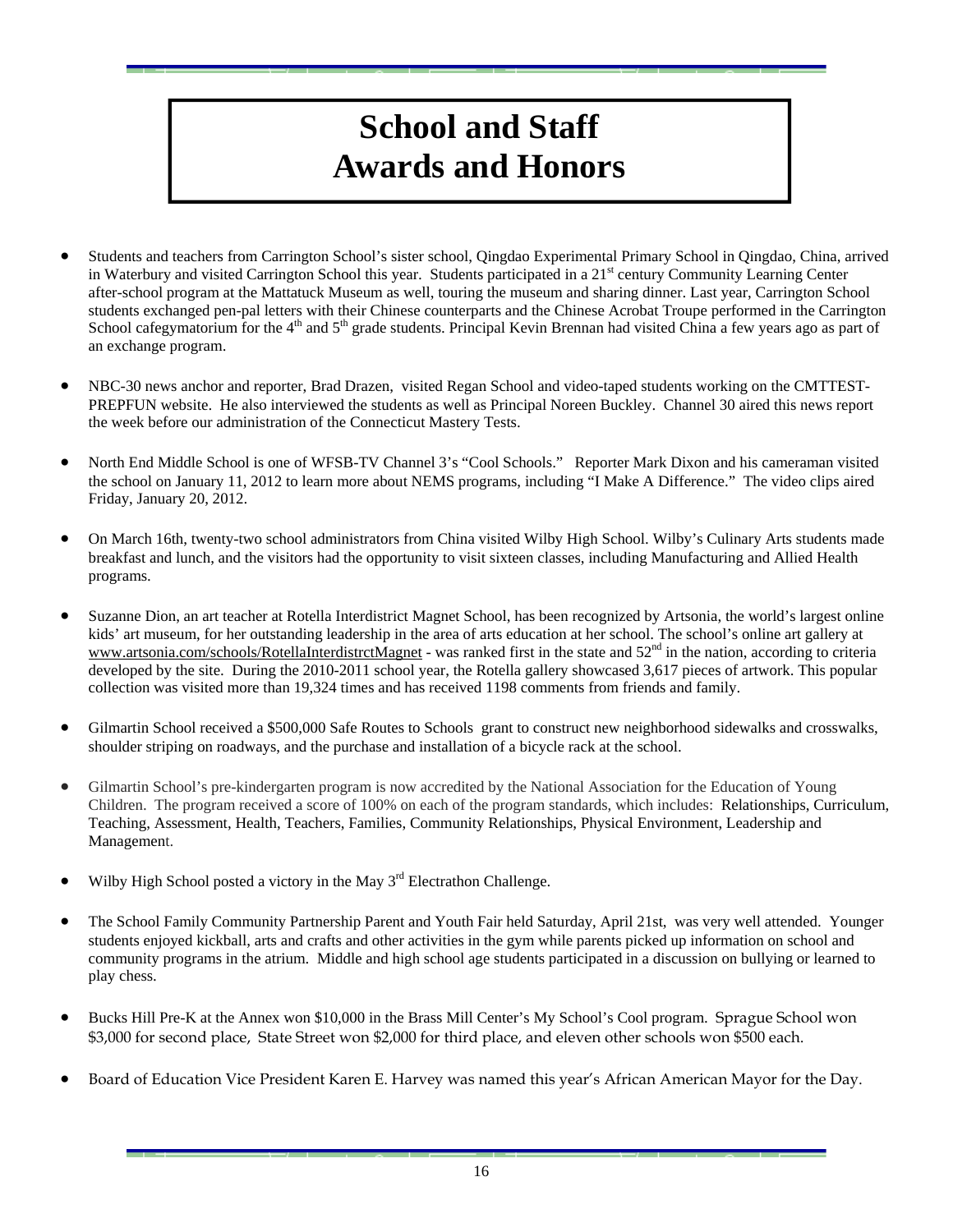## **School and Staff Awards and Honors, continued**



**On March 28th, the Exchange Club honored Rotella Magnet School Principal Gina Calabrese as Educator of the Year.** Gina is an accomplished educator, who was appointed Principal of the Rotella Interdistrict Magnet School in 2005. Under her leadership, the school has become a nationally recognized magnet school. In 2007, Rotella was named the recipient of the Dr. Ronald P. Simpson Distinguished Merit Award from the Magnet Schools of America, the highest award possible for a magnet school. For the past three years, the school has been named a School of Excellence by that same organization and is one of the most highly decorated magnet schools in America. Rotella students have had art work displayed in a number of national venues, and in 2010, a fifth grade teacher at Rotella, Joan Dooling, was named a Magnet Schools of America National Teacher of the Year. In 2011, a Rotella fifth grader, Autumn McDonald, was declared the National Poster Winner from Magnet Schools of America. Last year, Gina Calabrese was declared the Principal of the Year by the Magnet Schools of America. That award is presented each year to a Principal who has succeeded in implementing innovative programs that promote academic excellence in a magnet school.

#### **2012 Teacher of the Year Award Winners**

Bucks Hill Lindsey Federico Bucks Hill Pre-K Jennifer Drechsler Bunker Hill Louise Byron Carrington Mary Baker Chase Amy Rice W. Cross Linda McGill Driggs Ashley Treichel Duggan Richard Hart Generali Karen Rutkowsky Gilmartin Kelly Croce Hopeville Laureen Lambo Kingsbury Feigie Radner Maloney Patricia Yurchyk Regan Rowena Zylali Rotella Mary Monroe Sprague Cheryl Newland Tinker Mary Case Walsh Josefa Perez Washington MaryAnn Malgari Wilson Molly Mendez North End Dana Wallace, Wallace Bridget Regan West Side Fatos Meka Crosby Ryan McDonald Kennedy Vincent Balsamo Wilby Patricia Seymour Waterbury Arts Magnet Jeanette Gumbulevich Enlightenment / State St. Sue Phelan

#### **WATERBURY TEACHER OF THE YEAR**

Vincent Balsamo, a math teacher at Kennedy High School, was selected as Waterbury teacher of the Year, after three finalists, Mr. Balsamo, Mary Monroe from Rotella, and Fatos Meka, from West Side, were selected and interviewed. He is the creator and lead mentor of Kennedy's FIRST Robotics team, the Nuts and Bolts of Fury. He encourages his students to participate in everything that benefits them and urges them to remember that "Organization is key." He feels that all students want to feel accepted and capable and that it is important that he model positive skills.

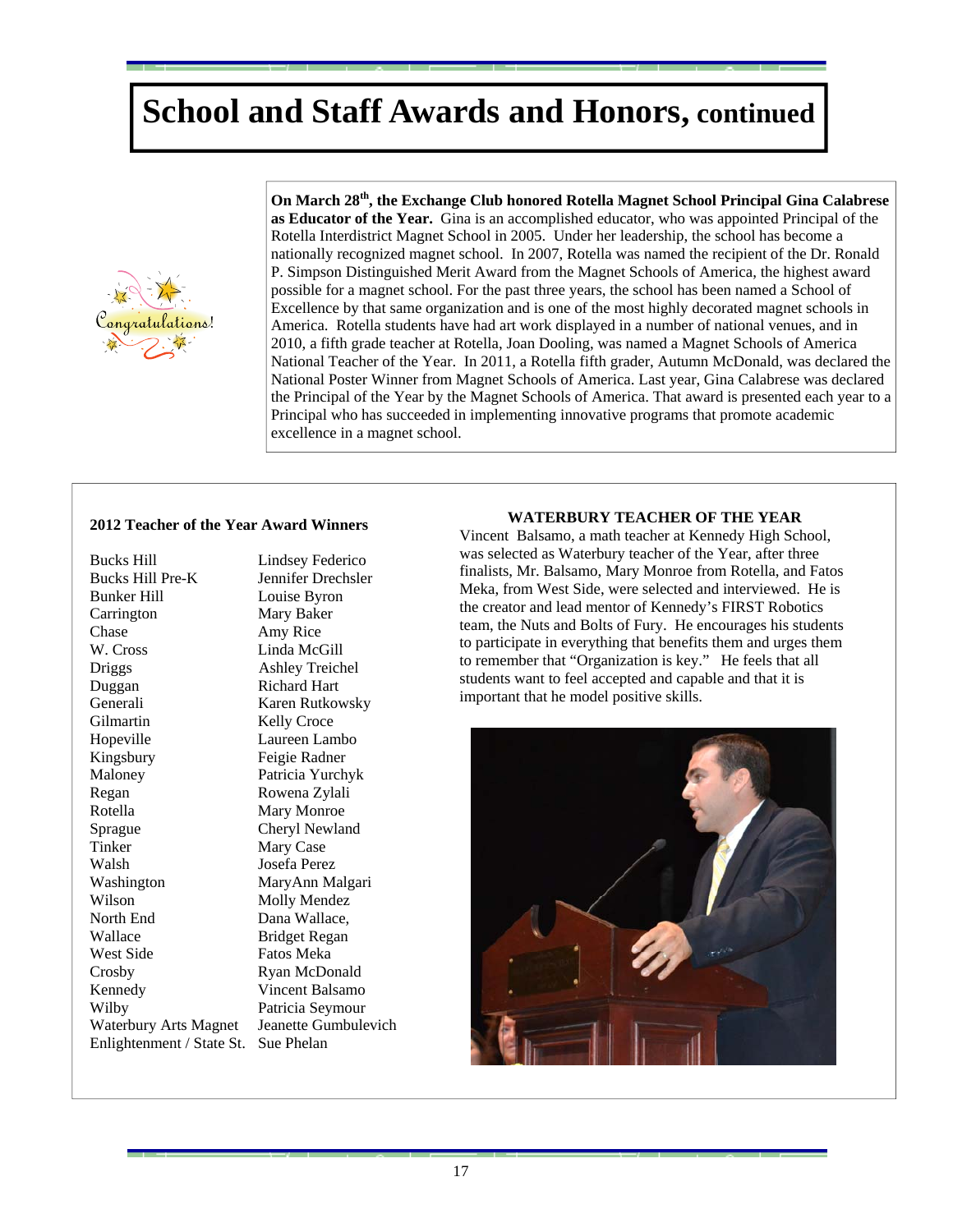## **Student Awards and Achievements And Other Highlights**

Rotella Art Teacher Suzanne Dionne reported that Rotella was among the schools represented at the 2012 National Art Education Convention in New York City on March 2nd and 3rd. Through Artsonia, 500 teachers nationwide were selected to exhibit one piece of artwork which will be displayed at Big Screen Plaza on Avenue of the Americas. She selected a piece of artwork created by Rotella second grader Jaylen Drape.

Crosby High School won first place in two separate statewide competitions recently. Crosby's LifeSmarts team defended its state championship with another win in a tournament held on March  $16<sup>th</sup>$ . The five member team, advised by teacher Donna Mancuso, headed to Philadelphia for the national competition later this year. Crosby's Mock Trial team captured the state championship with a win over Weston High School. Crosby represented the state in the national competition, held in Albuquerque, New Mexico in May.

Crosby High School students did well once again in this year's Future Business Leaders of America statewide competition. Student Alieha Anderson won Who's Who in CT FBLA and 3rd place in Hospitality Management. This is the fourth year in a row Crosby has had state winners! Alieha has won at the conference for the last three years!

On Saturday, April 28th, three of our students from Carrington School's 21st Century Learning Community Program won at the state -wide invention convention. Over 650 students from throughout Connecticut competed for various awards. The top three winners at Carrington also won awards at the state level. These three students were:

Allan Riedel won with his "Sponge Glove"

Rachel Petersen won with her "Stride-n-Slide"

Nicole Rotella won two awards with her "Braille Hanger"

West Side Middle School seventh graders have spearheaded a fundraiser called "The Water Project." Proceeds were used to build a well in Africa that will provide clean and safe drinking water to African children and their families. Donations were offered by staff and students, as well as local organizations (\$500 was donated by Crystal Rock). To promote the project, wrist bracelets and' water droplets are being distributed to those that contribute.



The Superintendent has received letters from Commissioner Pryor for the following students who received advanced level in all four categories of the CAPT. The letters were presented to the students at the Board of Education's Rescheduled Regular Meeting on Thursday, December 15, 2011, at the Waterbury Arts Magnet School.

| Margaret Johnsen       | Waterbury Arts Magnet School |
|------------------------|------------------------------|
| Tyler Kavanaugh        | Crosby High School           |
| Jorna Sojati           | Crosby High School           |
| Katie Speer            | Wilby High School            |
| Lianne Torres          | Wilby High School            |
| Thomas Vecca           | Kennedy High School          |
| Amanda Wisti           | Kennedy High School          |
| Phoenix Star Kittredge | Kennedy High School          |

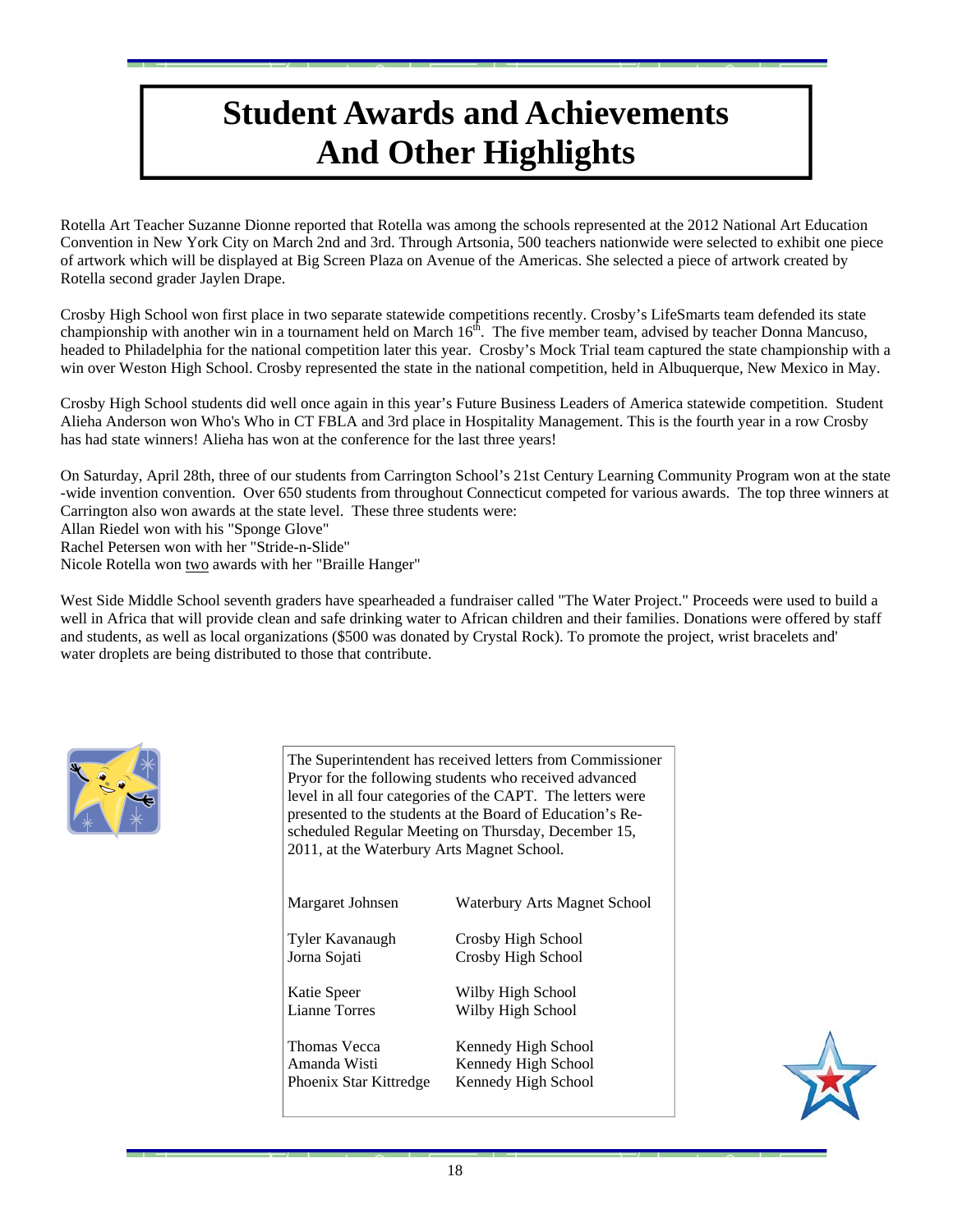## **Student Awards and Achievements And Other Highlights**

## **Winners from this year's Olympics of the Mind were:**

Chase School students were the big champions at this year's Olympics of the Mind competition, with both third and fifth graders taking home first place trophies in their respective divisions. The annual event provides an opportunity for teams of third and fifth graders to demonstrate their knowledge on a broad range of subjects while competing for trophies and the honor of being the best. The final round of competition was broadcast live on WATR radio.

3rd Grade District winner = Chase

Division Winners (1st, 2nd, 3rd) North – Regan, Kingsbury, Carrington East – Chase, Wendell Cross, Rotella West – Tinker, Maloney, Gilmartin

Individual – Ranyce Kee (Chase) Top Scoring Alternate – Jade Ockenfels (Maloney)

5<sup>th</sup> Grade District winner = Chase

North – Driggs, Regan, Kingsbury East – Rotella, Chase, Generali West – Hopeville, Tinker, Maloney

Individual ‐ Sergio Guevara (Hopeville) Top Scoring Alternate – Michael Ramalho (Rotella)





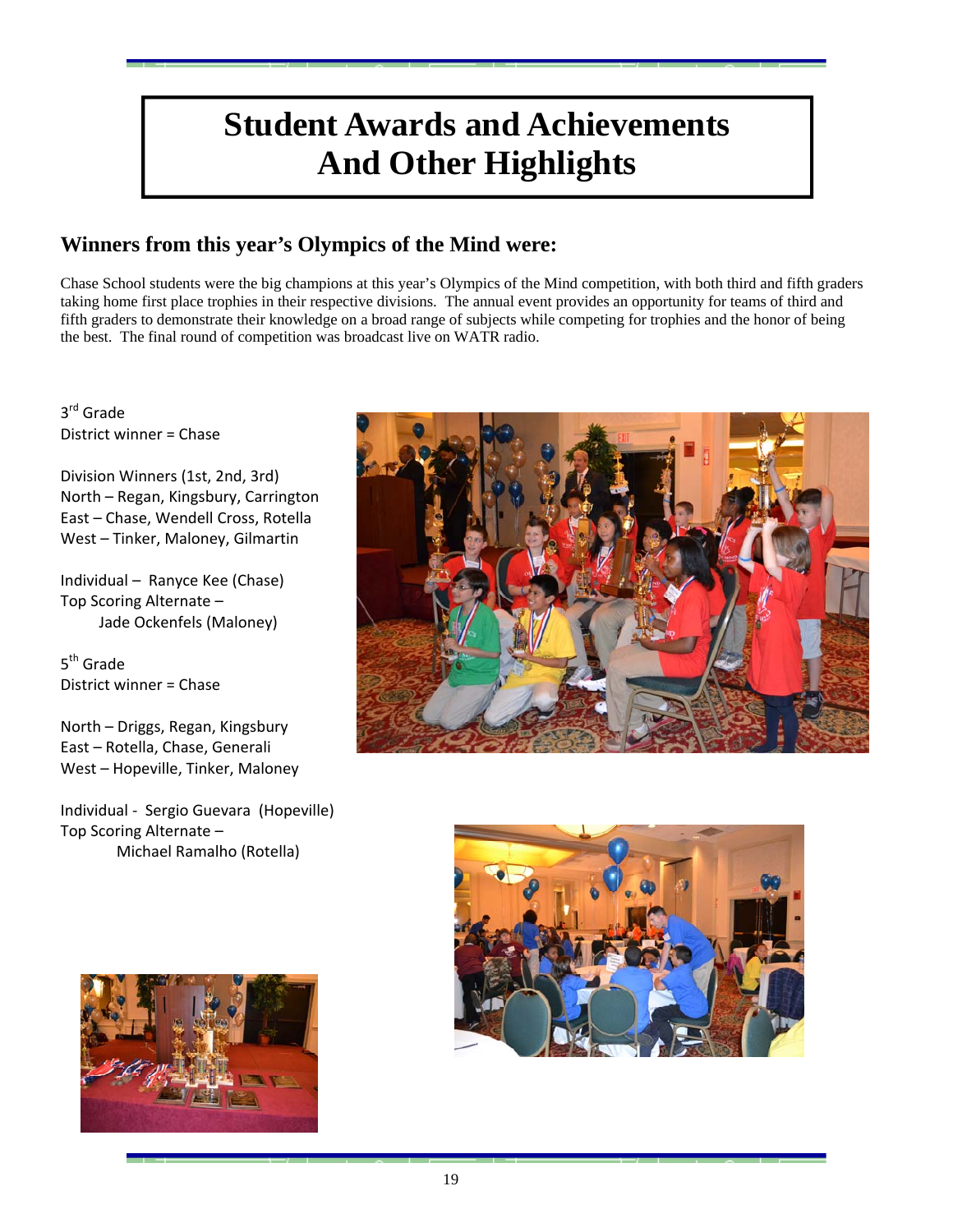## **2011-2012 Superintendent's Student Recognition Award Winners**



Students from across the district were honored May 23rd and 24th for their contributions to their school community and for their student leadership, as well as for their academic achievements. Two pre-school students received Bright Futures Awards, while students, including one representing Waterbury Adult Education, received Certificates of Excellence. Each of the students had been identified by their schools as having demonstrated exemplary behavior and service to their schools and the community.

#### **The students who received certificates are:**

#### **BRIGHT FUTURES AWARDS**

Edward Danek Leah Vedder

#### **CERTIFICATES OF EXCELLENCE AWARDS**

#### **Elementary Schools**

Maloney **Jarod Mate** Sprague Jenny Lin

Bucks Hill Colleen Goff Bunker Hill Marin Delaney Carrington Edije Frangu Chase Jordan Lubus W. Cross Soribel Torres Driggs Cassius Arnold Duggan Samantha Braker Generali Juan Martinez Gilmartin Joselyn Espinal Hopeville Rinara Dos Santos Kingsbury Caltha Benitex Regan Aeisha Gudaf Rotella Malik Watson Tinker Ariana Padilla Walsh Tamira Machado Washington Arianna Cruz W. Wilson Jaydalee Medina State Street Reyselin Martinez-Santiago **Middle and High Schools**  Gilmartin Liliana Pedro North End Vod Vilfort North End Maria Rivera North End Yasmine Casanova North End Alyssa Simoes North End Nijuel Nowell North End Daniel Speer North End David Smoot Wallace Rezarta Kolludra Wallace **Janice Alcantra** Wallace Enxhi Taluri Wallace Ngan Theresa Nguyen Wallace **Jose Domenech** Wallace Melquicedex Hernandez West Side Sara Imary Aldarondo West Side Makyle Jason Hawk West Side Haylie Bruss West Side David Pacheco West Side Montanique Ford West Side Riland Racaj Waterbury Arts Magnet Jenna Guerin Waterbury Arts Magnet William Alldredge Waterbury Arts Magnet Janely Betances Waterbury Arts Magnet Rebecca Dupre Crosby Martha Cruz Crosby Inri Panajoti Crosby Rosemary Rosario Kennedy Tyler Wrenn Kennedy Michael Mannello Kennedy Keely Bergin Kennedy Caitlyn Corrigan Wilby **Imran A. Husain** Wilby Michael Pereira Enlightenment Shatavia Gatling Excel Gilda Pagan

Micah Small Wilby Stephanie Cruz-Rincon Wilby Du-Vonte' Zimmerman

State St.  $\qquad \qquad \text{Angle Correa } (6^{th})$ Lissette Lopez  $(12<sup>th</sup>)$ 

### **Adult Education**